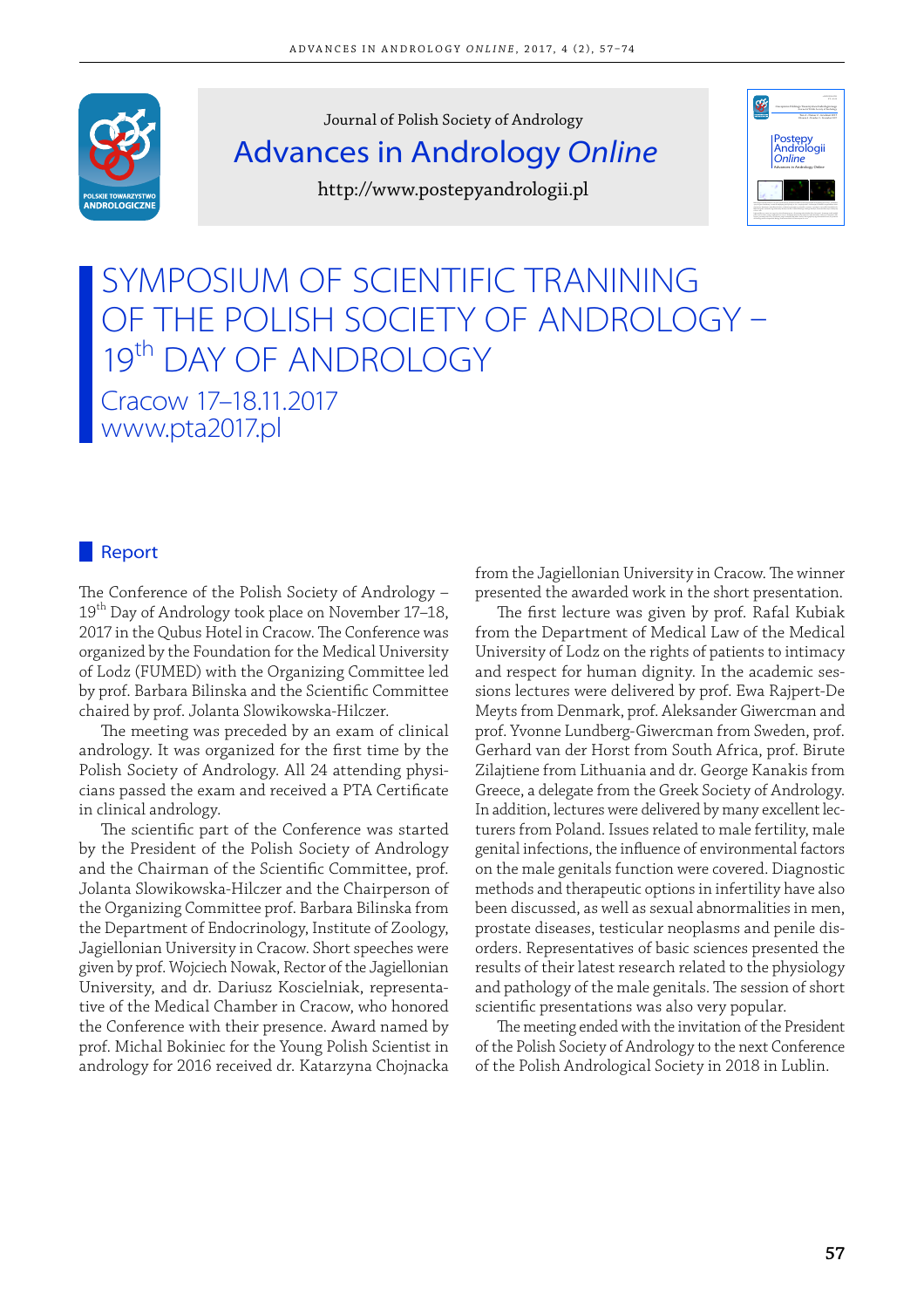# Abstracts of lectures

#### *Piotr Chłosta*

#### **PROSTATECTOMY AND ITS COMPLICATIONS**

Chair and Department of Urology, Jagiellonian University Medical College, Cracow, Poland; e-mail: piotr.chlosta@uj.edu.pl

Radical retropubic prostatectomy is a surgical procedure in which the prostate gland is removed through an incision in the abdomen. It is most often used to treat individuals who have early prostate cancer. Radical retropubic prostatectomy can be performed under general, spinal, or epidural anesthesia and requires blood transfusion less than one-fifth of the time. Radical retropubic prostatectomy is associated with complications such as urinary incontinence and impotence, but these outcomes are related to a combination of individual patient anatomy, surgical technique, and the centre experience and surgical skills of urologist.

The most common serious complications of radical retropubic prostatectomy are loss of urinary control, erectile dysfunction, urethral strictures and lymphocele. As many as forty percent of men undergoing prostatectomy may be left with some degree of urinary incontinence, usually in the form of leakage with sneezing, etc. (stress incontinence) but this is highly surgeon-dependent. Impotence is common when nerve-sparing techniques are not used. Although erection and ejaculation are affected, penile sensation and the ability to achieve orgasm remain intact. Therefore, use of medications such as sildenafil, vardenafil or tadalafil may restore some degree of potency when the cavernous nerves remain functioning.

Continence and potency may improve depending on the amount of trauma and the patient's age at the time of the procedure, but progress is frequently slow. Potency is greatly affected by the psychological attitude of the patient. Erectile dysfunction outcomes can be predicted by intraoperative cavernous nerve electrical stimulation with a penile plethysmograph.

#### *Przemysław Dudek*  **PROSTATITIS**

Department of Urology and Urologic Oncology, University Hospital in Cracow, Poland; e-mail: przemekdudek@o2.pl

Prostate inflammation is caused by a bacterial infection. It is also necessary to remember about other types of inflammation and pelvic pain syndrome, which should be distinguished from acute and chronic bacterial infections. Pathogens are routinely detected only in 5–10% of cases, which is the basis of rational therapy. The remaining patients are treated empirically. *Escherichia coli* is a predominant microorganism responsible for acute inflammation, but the spectrum of pathogens is much

are pain and discomfort of the lower urinary tract. In palpation the prostate is tender and swollen, but may also be unchanged in chronic inflammation. In order to plan treatment (especially targeted), medium urine cultures (acute inflammation) and the Meares-Stamey's test should be performed in the case of chronic inflammation. Transrectal ultrasonography is reserved only in cases with suspicion of prostate abscess. Acute bacterial prostatitis is a serious disease manifesting in high fever, often with chills and severe pain. Antibiotics are administered parenterally. Therapy is maintained for 2-4 weeks in acute inflammation and 4-6 weeks in chronic inflammation. About 10% of men with acute prostatitis report urine retention. In such cases, suprapubic cystostomy, catheterization or intermittent catheterization should be proposed. However, other types of inflammation of the prostate  $-$  non-bacterial inflammation collected under the name chronic pelvic pain syndrome, which is divided into inflammatory, non-inflammatory and asymptomatic, should also be remembered. Useful during the differentiation of these states is the test of two glasses, sexual function questionnaires, evaluation of urethral flow, urinary retention after micturition and cytology. Treatment is multidirectional and depends on the dominant symptoms. Therapeutic uses include alphablockers, anti-inflammatory drugs, miorelaxants. It is recommended to change the lifestyle and give the psychological support. Treatment of prostate inflammation is still a challenge. In the US alone in 2000, diagnosis and treatment amounted to \$ 84 million.

broader in chronic inflammation. The main symptoms

*Emila Dziewirska*¹*, Renata Walczak-Jędrzejowska*²*, Joanna Jurewicz*¹*, Katarzyna Marchlewska*²*, Elżbieta Oszukowska*³*, Jerzy Niedzielski*⁴*, Wojciech Hanke*¹*, Paweł Kałużny*¹*, Jolanta Słowikowska-Hilczer*²

# **EXPOSURE TO ENVIRONMETAL FACTORS -SEMEN PARAMETERS AND REPRODUCTIVE HORMONES LEVELS IN YOUNG POLISH MEN -PRELIMINARY RESULTS**

<sup>1</sup>Department of Environmental Epidemiology, Nofer's Institute of Occupational Medicine, Lodz; ²Department of Andrology and Reproductive Endocrinology, Medical University of Lodz; <sup>3</sup>II Clinic of Urology, Medical University of Lodz; <sup>4</sup>Department of Pediatric Surgery and Urology, Medical University of Lodz, Poland; e-mail: emila.dziewirska@imp.lodz.pl

The problem of the lack of offspring affects nearly every fifth couple at reproductive age in Europe. A male factor is exclusively responsible in about 20% of infertile couples and contributes in another 30–40% of couples. Many environmental factors and life style may affect male fertility. The aim of our study was to investigate the influence of different lifestyle and environmental factors on male reproductive health.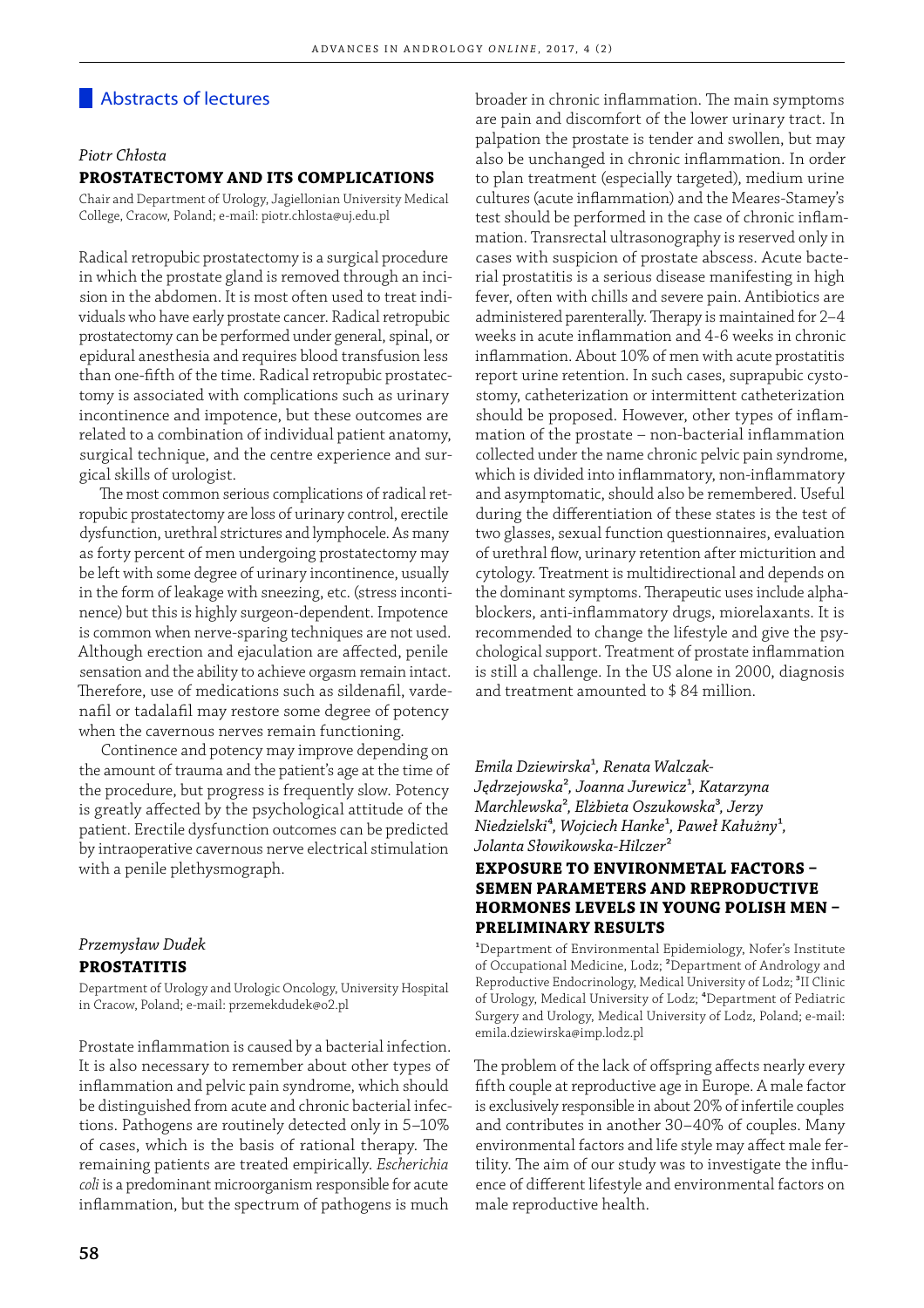Participants were 209 young (19–30 y) men from general population. They completed detailed questionnaires on health quality and life style. Semen, urine and blood samples were collected. Basic semen parameters (concentration, total motility, sperm morphology) and the levels of reproductive hormones (testosterone, estradiol, FSH, LH, inhibin B, AMH, prolactin and SHBG) were obtained. In 150 urine samples the concentrations of triclosan, bisphenol A, oxybenzone and parabens were measured. The mean ±SD levels of these substances were: triclosan 3,98 ng ±112,18; bisphenol A 1,75 ±4,33; oxybenzone 7,33 ±58,34; methylparaben 13,27 ±81,33; ethylparaben 1,11 ±21,12; butylparaben 0,58 ±6,21.

The mean  $(\pm SD)$  age and BMI were 24,3  $\pm 3,1$  years and 23,75 ±1,2 kg/m $^2$ , respectively.Most men had secondary education (51,8%) and were nonsmokers (78,1%). The mean  $(\pm SD)$  values for sperm concentration, motility and morphology were  $43.3$  mln/mL  $\pm 2.8$ ,  $54.3\%$   $\pm 1.5$ and  $3,9\% \pm 1,8$  respectively. The mean ( $\pm$ SD) levels of reproductive hormones were: FSH 2,1 ±1,9 mIU/mL, LH 3,2 ±1,6 mIU/mL, testosteron 16,1 ±1,5 nmol/L, estradiol 62,6 ±1,4 pmol/L, inhibina B 209,6 ±1,7 pg/mL, AMH 10,4 ±1,5 ng/mL, prolaktyna 10,5 ±1,6 ng/mL and SHBG 28,5 ±1,5 nmol/L. Preliminary regression model reveal that total sperm concentration was negatively associated with the level of FSH and estradiol ( $p = 0.021$  and p = 0,012, respectively) which is consistent with previous studies conducted by other authors. Further analysis are necessary to clarify the association between environmental exposure and male reproductive health.

Financial support: National Science Centre no UMO-2014/13/B/NZ7/02223 and Medical University of Lodz no 503/1-089-03/503-11-002.

# *Monika Frączek<sup>1</sup>*, Małgorzata Piasecka<sup>2</sup>, Maciej Kurpisz<sup>1</sup> **PATHOGENETIC MECHANISMS OF BACTERIAL SEMEN INFECTIONS IN HUMAN. POTENTIAL INFLAMMATORY BIOMARKERS IN SEMEN**

1Institute of Human Genetics in Poznan, Polish Academy of Sciences; ²Department of Histology and Developmental Biology, Pomeranian Medical University in Szczecin, Poland; e-mail: monika.fraczek@igcz.poznan.pl

Bacterial infections in the male urogenital tract are a growing problem of modern andrology. The prolonged infections that occur without any distinct clinical symptoms usually convert into a chronic subclinical process which is difficult to be identified in the current routine seminological diagnostics. In few previous experimental and clinical reports, the role of some pathogens in decreasing sperm fertilizing potential was highlighted. In these studies, apoptosis and oxidative stress were the most often suggested as potential mechanisms responsible for the male subfertility/infertility associated with

local bacterial infections. Conducting comprehensive research using microscopic and molecular techniques in two independent research models, i.e. in different phases of semen bacterial infection *in situ* and in the own model of bacterial semen infection *in vitro*, resulted in a characteristic picture of subcellular changes in ejaculated human sperm. The data obtained indicated etosis connected with the elimination of male gametes by inflammatory cells as a new process that may also be involved in the mechanism of impairment of the structure and function of human spermatozoa in infectious environment.

The study for the first time has shown the destructive eff ect of coagulase-negative *Staphylococci* and anaerobic gram-negative rods on sperm cell membrane integrity as well as sperm mitochondrial energy metabolism with direct consequences for their fertilizing potential. In the light of the results obtained, the evaluation of membrane asymmetry as well as mitochondrial potential of germ cells may become a useful tool in the early diagnosis of asymptomatic bacterial semen infection, whereas the determination of lipid peroxidation level in semen can constitute a basis for the qualification of some patients for antioxidant supplementation, and may be a useful biomarker for monitoring the effectiveness of such therapy and restore the redox balance in semen.

On the one hand, the results obtained expanded our knowledge on the etiopathogenesis of semen bacterial infections. On the other hand, they may contribute to changes in the perception of asymptomatic bacteriospermia, especially caused by saprophytic strains, in clinical andrological practice.

The study was financed by the Ministry of Science and Higher Education, grant No. N N407283539, the National Centre for Research and Development, grant No. N R13 0066 06, and the National Science Centre, grant No. 2015/19/B/NZ5/02241.

*Kamil Gill<sup>1</sup>*, Aleksandra Rosiak<sup>1,5</sup>, Joanna Jakubik<sup>1</sup>, *Michał Kupś<sup>4,5</sup>, Łukasz Patorski<sup>1,3</sup>, Rafał Kurzawa<sup>2,5</sup>, Małgorzata Piasecka*¹

# **HUMAN SPERM CHROMATIN MATURITY AND ICSI OUTCOMES**

<sup>1</sup>Department of Histology and Developmental Biology; <sup>2</sup>Department of Procreative Health, Pomeranian Medical University in Szczecin; ³Department of Gynecology, Endocrinology and Gynecological Oncology, SPSK1, Pomeranian Medical University in Szczecin; ⁴Department of Urology an Oncological Urology, Regional Specialist Hospital in Szczecin; <sup>5</sup>VitroLive Fertility Clinic in Szczecin, Poland; e-mail: kamilgill@wp.pl.pl

Because sperm chromatin maturity may play a key role in reproductive success (*Bounartzi et al*.: Hum Fertil (Camb)., 2016, 19, 56-62), we verify the possible associations between sperm chromatin maturity, embryo development and the ability to achieve pregnancy. Evaluation of sperm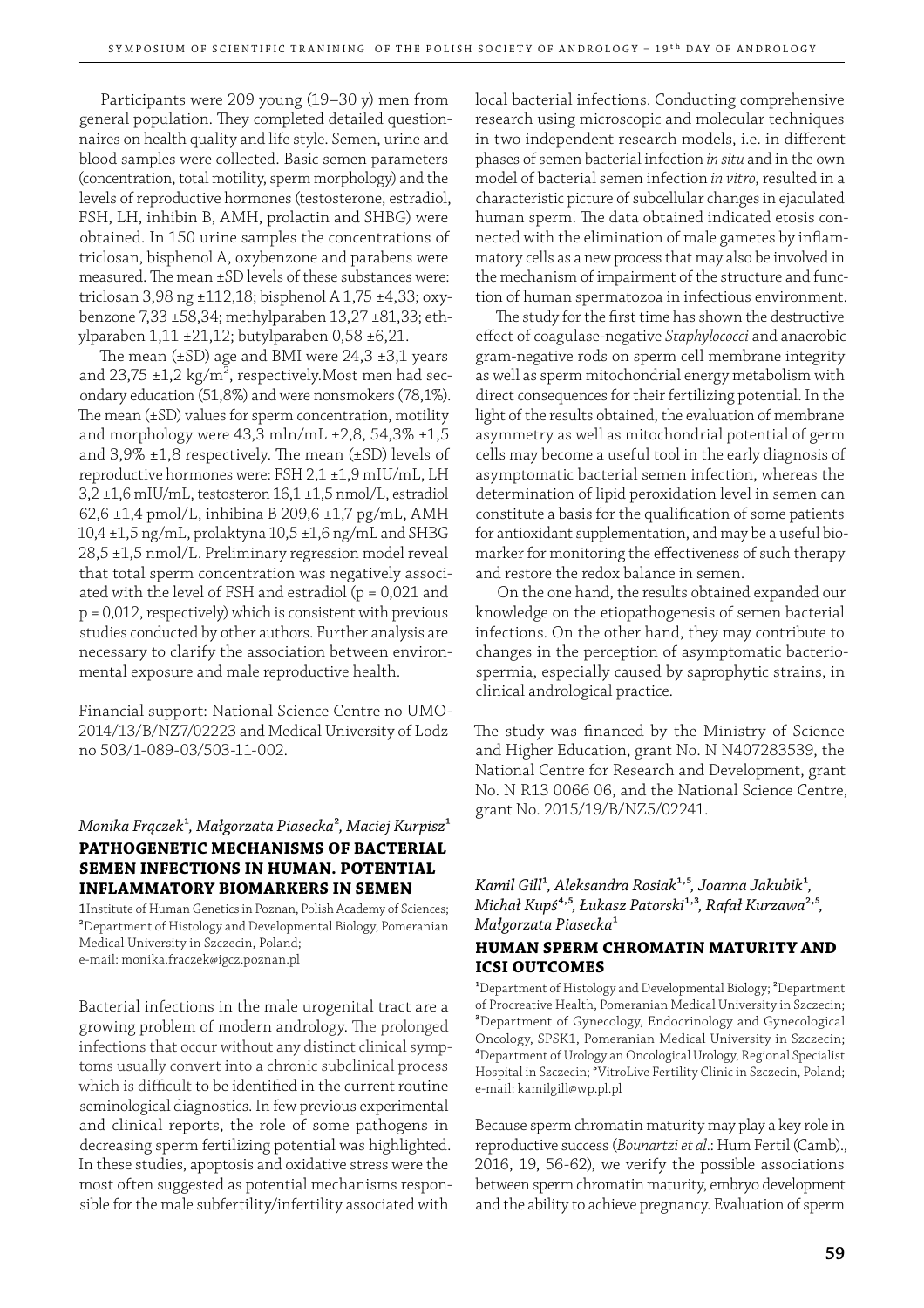chromatin maturity using aniline blue (AB), toluidine blue (TB) and chromomycin A3 (CMA3) staining were carried out in a group of healthy volunteers with normozoospermia (n = 162) and males from infertile couples (n = 209) that underwent intracytoplasmic sperm injection (ICSI).

Low levels of sperm chromatin abnormalities (<16%) were found in most subjects (>50%). Statistically significant differences between men from infertile couples and healthy volunteers were noted only in the TB test (median: 12.00 vs. 10.00%). Moreover, a higher percentage of TB-positive sperm cells was discovered in the men from couples who achieved ≤50% fertilized oocytes compared to men who achieved >50% (median 18.00 vs. 12.00%). No significant differences were observed by the applied tests between the men from couples who achieved ≤50% and those who achieved >50% highquality embryos on the  $3<sup>rd</sup>$  or  $5<sup>th</sup>$  day after fertilization, nor between the men from couples who achieved pregnancy and those who failed. The sperm chromatin maturity did not correlate with the ICSI results. However, the ROC (receiver operating curve) analysis revealed a significant predictive value of TB-positive spermatozoa only for fertilization (AUC =  $0.705$ ). Therefore, the TB assay can be considered as a useful test for the prediction of fertilization.

Our findings suggest that the level of sperm chromatin abnormalities of the examined men was not clinically significant. No found associations between sperm chromatin maturity and embryo development and the ability to achieve pregnancy. We could not exclude the effects of the repairing processes in the fertilized oocyte. The use of complementary tests that verify the status of the sperm chromatin seems justified.

The study was supported by Pomeranian Medical University in Szczecin (projekt nr WNoZ-322-04/S/2016, FSN-322-5/2016),

#### *Aleksander Giwercman, Olof Ståhl, Patrik Romerius, Yahia Al-Jebari* **HEALTH RISKS IN CHILDREN OF MEN TREATED FOR CANCER**

Reproductive Medicine Centre and Molecular Reproductive Medicine Research Unit, Department of Translational Medicine, Lund University, Malmö, Sweden; e-mail: aleksander.giwercman@med.lu.se

Increasing proportion of men treated for cancer in childhood and young adulthood are cured for their malignancy. Thus, the issue of their reproductive function gains an increasing interest. In this context, one of the important aspects is the question of health of children fathered by men who have been treated for cancer.

Cancer therapies, as irradiation and cytotoxic drugs, are potentially mutagenic. An increased proportion of spermatozoa with chromosome aberrations was found in ejaculates of men treated, with chemotherapy for Hodgkin's

lymphoma. We found increased proportion of sperms with DNA strand breaks in men who have been treated for testicular or childhood cancer, following irradiation but not chemotherapy (*Ståhl et al.*: Hum Reprod., 2006, 12, 3199–3205; *Romerius et al.*: Clin Cancer Res., 2010, 16, 15, 3843–3850). Although it has been reported that such DNA strand breaks hamper fertility *in vivo* as well as when standard *in vitro fertilization* is applied, this effect can be bypassed by use of *intracytoplasmic sperm injection* and the impact on the health of the offspring is unknown.

In a Danish-Swedish register study, including almost 2 million singletons, we found more than 15% increased relative risk of congenital malformations among children fathered by men who have been treated for cancer (*Ståhl et al.*: J Natl Cancer Inst., 2011, 103, 5, 398–406). One can ask whether this was due to the mutagenic effects of cancer treatment on sperm chromosomes or rather related to the cancer disease *per se*? Therefore, we looked at the risk of congenital malformations in newborns born before paternal cancer diagnosis (Al-Jaberi et al.: in manuscript). We found a statistically significant increase in the malformation rate of same magnitude as the one found in offspring conceived after the father was diagnosed with cancer. Our data indicate that children of men who have been diagnosed with malignancy have increased risk of congenital malformations but this increase, due its magnitude, is more of biological than clinical significance. Although the biological mechanism needs to be clarified, it seems that cancer in fathers and malformations in the offspring share etiological factors, genomic instability leading to both adverse conditions being one of candidates.

# *Yvonne Lundberg Giwercman*  **TESTOSTERONE AS RISK FACTOR FOR PROSTATE CANCER AND MORTALITY**

Department of Translational Medicine, Lund University, Malmö, Sweden; e-mail: Yvonne.Giwercman@med.lu.se

Ever since 1941, when it was reported that testosterone drives growth of prostate cancer (PCa) (*Huggins* and *Hodges*: J Urol., 2002, 168, 1, 9–12), androgens have been considered as driving the disease and androgen ablation by chemical or surgical castration is therefore a cornerstone in the treatment of advanced PCa. However, population based studies have not shown any association with serum testosterone or its more potent metabolite 5α-dihydrotestosterone and PCa, and a meta-analysis of 18 prospective studies including almost 4000 men with incident PCa and more than 6000 control subjects found no evidence that high androgen concentrations were associated with excess PCa risk (*Endogenous et al*.: J Natl Cancer Inst., 2008, 100, 3, 170–183). Low serum testosterone has also in some studies been linked to all-cause mortality, whereas others reported no such association. Common to all these studies was that the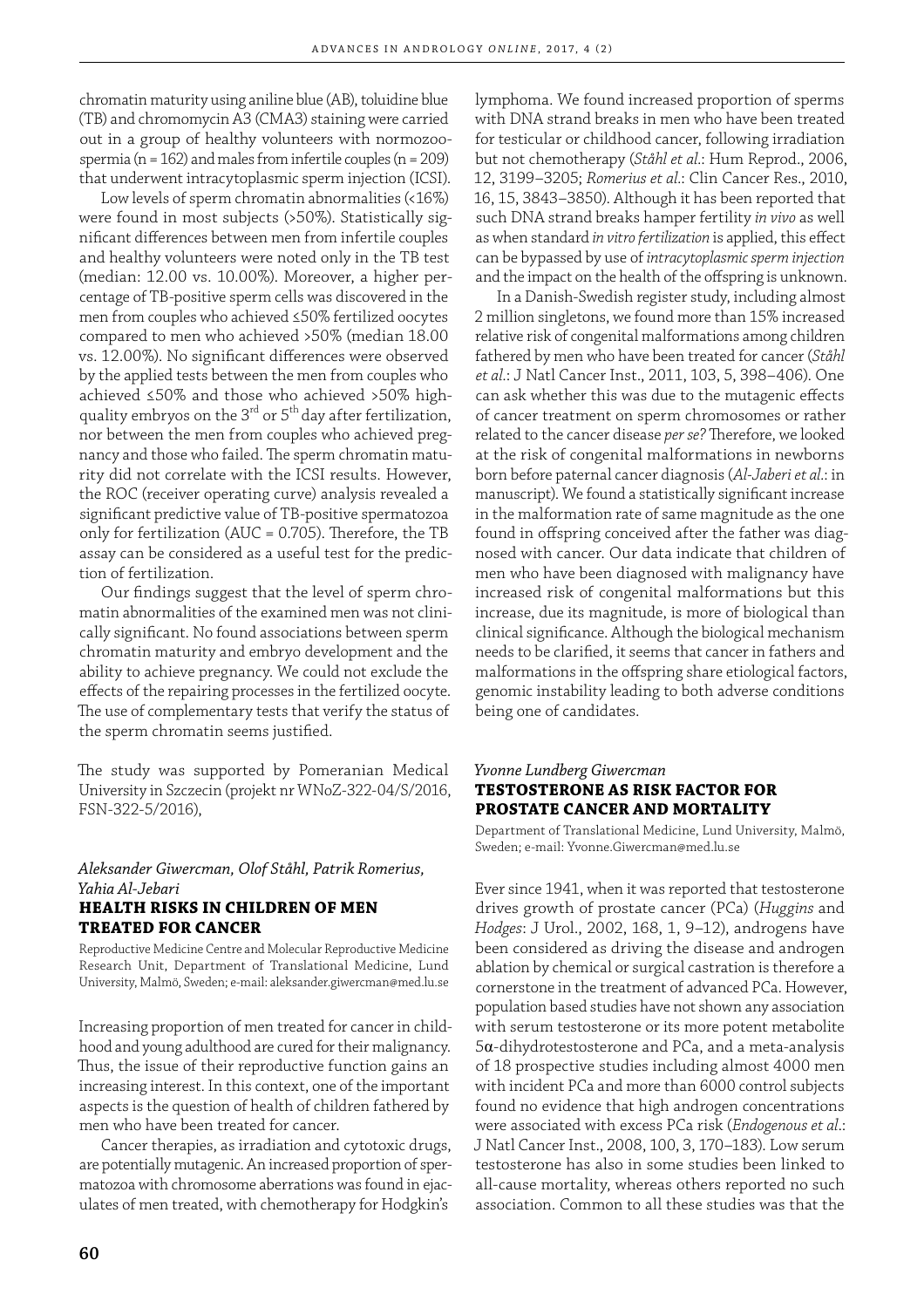participants were older men and the follow up time was at most 10 years.

In order to evaluate the risk for PCa and mortality after a longer time period, we analysed all samples from men, 20–87 years of age, coming for baseline endogenous testosterone measurement during the period 1987–92 to the Department of Clinical Chemistry, Skane University Hospital, Malmö, Sweden and retrieved data concerning PCa diagnosis and cause of death by linking personal identification numbers with the Swedish Cancer Registry, the Swedish Cause of Death Registry, and the Population Registry as of December 2013.

After more than two-decades follow-up, we found no evidence that testosterone is a risk factor for PCa. On the contrary, those with highest serum concentrations seemed to have a lower risk, as had those with very low testosterone (*Bentmar Holgersson et al*.: Eur Urol, 2017, 71, 6, 992–994). However, being under the age of 50 years and having low testosterone, was linked to all-cause mortality (*Bentmar Holgersson et al.*: Eur Urol., 2017, 71, 6, 99–1992).

#### *Katarzyna Gronostaj* **TESTICULAR CANCER**

Department of Urology and Urologic Oncology, University Hospital in Cracow, Poland; e-mail: katarzynagronostaj@gmail.com

Testicular cancer represents 1.6% of male neoplasms. It is the most common malignant disease among young adults. The predominant histopathology is germ cell tumor. This disease show excellent cure rate with average 5-year survival rate of 90%. The success of treatment is based on early diagnosis, careful staging, adequate treatment, multidisciplinary approach and strict follow up. Therapy is based on risk-adapted strategy. In non-advanced disease management aims at maintaining good results while reducing treatment-related toxicity. Treatment decisions are guided by the individual risk profile for tumor recurrence. More advanced stages require multidisciplinary treatment including radiotherapy, chemotherapy and surgery. The first line treatment depends on histopathology of primary tumor and the International Germ Cell Cancer Collaborative Group (IGCCCG) risk group. The review summarizes state of the art management of patients with testicular cancer.

#### *Laura Grześkowiak*

# **INFLUENCE OF CHRONIC COLITIS ON THE PROCESS OF SPERMATOGENESIS AND FERTILIZATION**

Private Clinic Certus, Poznan, Poland; e-mail: laura.grzes@gmail.com

In about 40% of couples diagnosed with infertility, a significant decrease in fertility potential or infertility are

on the male side. In numerous situations, azoospermia and oligozoospermia are connected with systematic diseases which occur on the basis of immunological disorders related to the alimentary tract. The main issue in a medical record is defecation disorders and changes in feces' character, whereas in mucosa tissue collected in proctoscopy or colonoscopy histopathological evaluation, chronic inflammation of various degree is found.

In a 6-month-long observation of men, during a nutritional and pharmacological treatment and modification of living conditions, the recovery of clinical symptoms and significant improvement of semen parameters were observed. As a result, 30% of couples got pregnant, despite remarkably impaired semen parameters in the initial evaluation.

*Anna Hejmej*¹*, Ewelina Górowska-Wójtowicz*¹*, Alicja Kamińska<sup>1</sup>*, Laura Pardyak<sup>1</sup>, *Małgorzata Kotula-Balak*¹*, Joanna Dulińska-Litewka*²*, Piotr Laidler*²*, Barbara Bilińska*¹ **NON-GENOMIC ACTION OF** 

# **2HYDROXYFLUTAMIDE IN PROSTATE CANCER CELLS: AN IN VITRO APPROACH**

<sup>1</sup>Department of Endocrinology, Institute of Zoology and Biomedical Research, Jagiellonian University, Kraków, Poland; ²Chair of Medical Biochemistry, Jagiellonian University Medical College, Kraków, Poland; e-mail: anna.hejmej@uj.edu.pl

Cadherins and catenins are major contributors to cell-cell adhesion, playing crucial roles in maintaining integrity and homeostasis in adult prostate. Alterations in these proteins are involved in a number of important phenomena related to prostate cancer progression, including invasiveness of tumor cells and metastasis.

The present study aimed to investigate the effects of model anti-androgen 2-hydroxyflutamide (HF) on E-cadherin, N-cadherin and β-catenin phosphorylation in prostate cancer cell lines and to reveal signaling pathways that mediate these effects.

Androgen-sensitive human prostate cancer cell line (LNCaP) and androgen-independent prostate cancer cell line (PC3) were incubated with HF, testosterone, HF plus testosterone or HF plus inhibitors of two signaling pathways: mitogen-activated protein kinases/extracellular signal-regulated kinases 1/2 pathway (MAPK/ERK1/2) and phosphatidylinositol 3-kinase/Akt kinase pathway (PI3K/Akt). Expression, phosphorylation and localization of cell adhesion proteins and protein kinases were analyzed using western blot and immunocytochemistry, respectively.

We have demonstrated that in LNCaP cells HF induced rapid increase of E-cadherin phosphorylation at Ser 838/840 in MAPK/ERK1/2-dependent manner. In PC3 cells HF decreased Tyr 860 N-cadherin and Tyr 654 β-catenin phosphorylation and induced N-cadherin delocalization, acting via both MAPK/ERK1/2 and PI3K/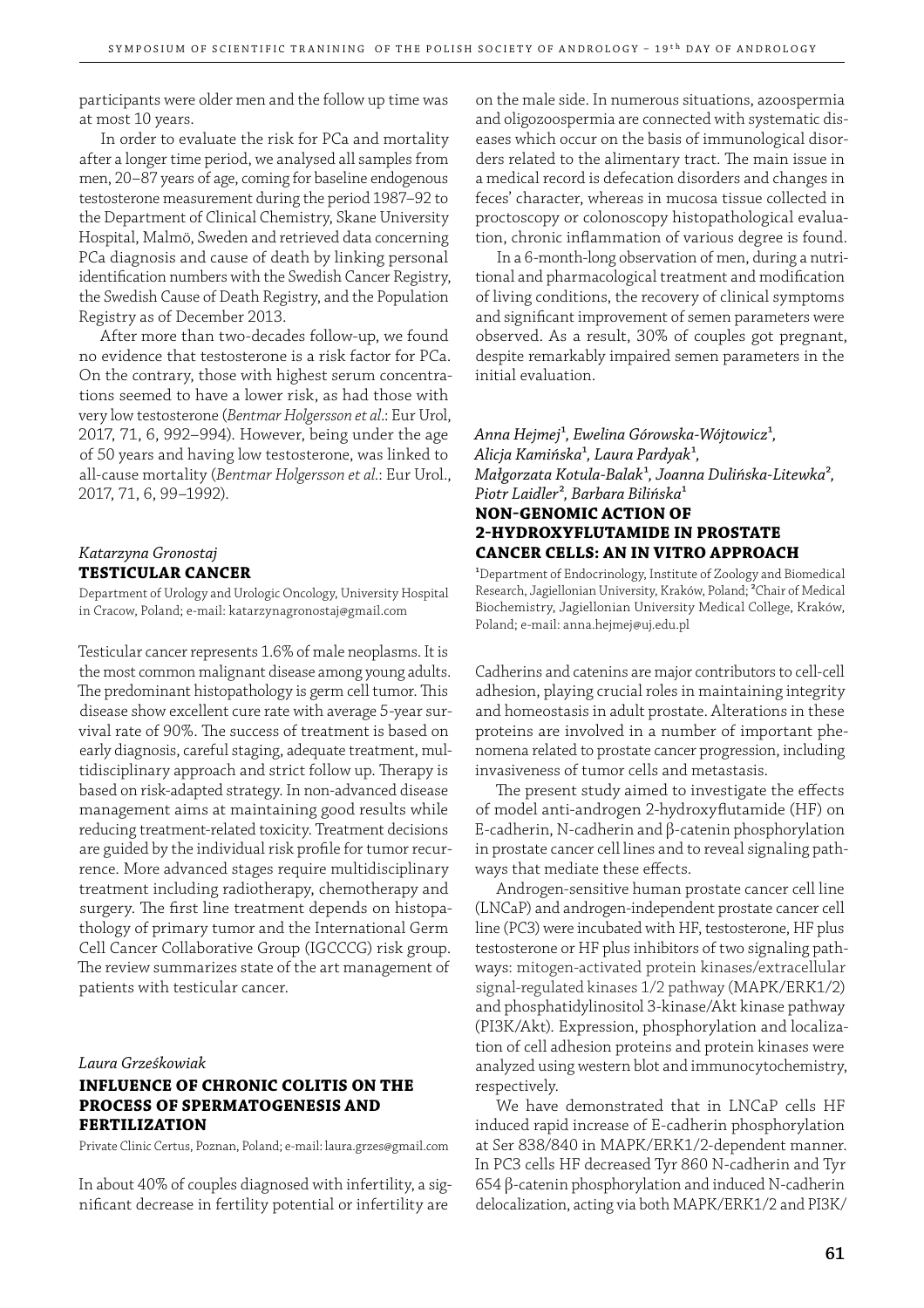Akt pathways. It should be highlighted, that activation of MAPK/ERK1/2 and PI3K/Akt pathways, as well as the interaction between these pathways were differentially influenced by HF in LNCaP and PC3 cells.

Our findings expand the role of anti-androgen into non-genomic signaling, creating a link between antiandrogen action, activation of protein kinase pathways and phosphorylation of adherens junction proteins in prostate cancer cells.

Supported by a grant from the Society for Biology of Reproduction (no. 9000871) and in part by K/ ZDS/006308.

# *Gerhard van der Horst* **DO ANIMAL SPERMATOLOGY MODELS HELP US TO UNDERSTAND HUMAN FERTILITY?**

Department of Medical Bioscience, University of the Western Cape, Bellville, South Africa; e-mail: gvdhorst7@gmail.com

There are many approaches to try and establish the most suitable animal model(s) for human reproduction in general and sperm in particular. One generic approach is genomic; this refers to the overlap in DNA sequences among and within species. It is not surprising that subhuman primates share 95% to 98% of the human genome. However, it is surprising that cats share 90%, mouse 75% (but 90% of the mouse genome could be lined up with a region on the human genome) and even fruit flies sharing 47% of our genome. This makes the potential choice of animal sperm models even at the level of invertebrates quite large. A second approach involves for example searching for specific sperm functional tests that relate directly to fertility outcome such as hyperactivation and seems to occur in almost all animal species. A third approach is the aspect of monogamy and accordingly a lack of sperm competition. In this context it is assumed that humans have been shown to be monogamous during the last 25000 years. The main aim of this paper is to show which sperm models are applicable to human spermatology and potentially assist to understand human fertility better.

Sperm functionality particularly related to sperm hyperactivation in different species and animals where there is a lack of sperm competition are two approaches followed in this investigation. Hyperactivation in human, vervet monkey, bull, ram, goat, elephant, rhinoceros and some invertebrate species have been induced with caffeine, progesterone and procaine hydrochloride media and evaluated using Computer Aided Sperm Analysis (CASA). Sperm characteristics have also been studied comparing monogamous species including humans and the eusocial naked rodent mole using CASA (SCA, Microptic SL, Barcelona, Spain).

It was possible to induce hyperactivation of more than 20% in most species provided sperm quality was high and/or there has been proof of live birth outcome and this relates closely to similar outcomes in humans. Furthermore, the naked rodent mole provided very similar characteristics in terms of sperm morphology to human sperm and even considerably poorer characteristics in terms of sperm motility than for human sperm. It seems that in the absence of sperm competition as evident in humans and naked rodent moles, sperm quality may be controlled/down regulated at much lower levels than when sperm competition is high. This information also provides new insights into the question: 'is human sperm quality in general so bad after all'?

# *Grzegorz Jakiel, Kornelia Zaręba* **VARICOCELE OF THE SPERMATIC CORD**

1st Department of Obstetrics and Gynaecology, Postgraduate Medical Education Centre in Warsaw, Poland; e-mail: grzegorz.jakiel1@o2.pl

Varicocele of the spermatic cord, namely abnormal enlargement of the veins, is one of the most common reasons for male infertility. In the great majority of cases this condition is observed on the left. Literature presents numerous theories on its formation – starting from a difference between drainage from the right and left internal spermatic vein, followed by venous valve insufficiency leading to reflux of venous blood followed by an increase in hydrostatic pressure. Varicocele was also observed in men who practised intensive physical activity in the puberty period. Its incidence usually grows with age: from 18% at the age of 30–39 years to 75% at the age of 80–89 years. The main reasons for infertility due to varicocele include the following mechanisms: hypoxia, autoimmune mechanism, oxidative stress and increased testicular temperature. Currently, a theory of oxidative stress has the most followers as this condition leads to ischaemia, temperature stress and increased production of such vasodilators like nitric suboxide. American Society of Reproductive Medicine (ASRM) (2014) recommends treatment of varicocele of the spermatic cord in the following cases: varicocele is observed in a physical examination, a couple meets infertility criteria and a female partner is fertile or her cause of infertility has been treated, and duration of necessary treatment is not a problem, partner's semen has been found to be abnormal. Available treatment options include: open surgery, laparoscopic surgery, microsurgical surgery or embolisation of the vein of the spermatic cord. The highest rate of pregnancies (up to 40%) is observed as a result of microsurgical surgeries. If non obstructive azoospermia had been confirmed in almost 44% of patients after surgery for varicocele of the spermatic cord sperm cells were observed in the ejaculate. The spontaneous pregnancy rate was 13.6%. The mean time to a spontaneous pregnancy was 12.7 months (6-25 months) (*Esteves et al.*: Asian J Androl*.*, 2016, 18, 246–253).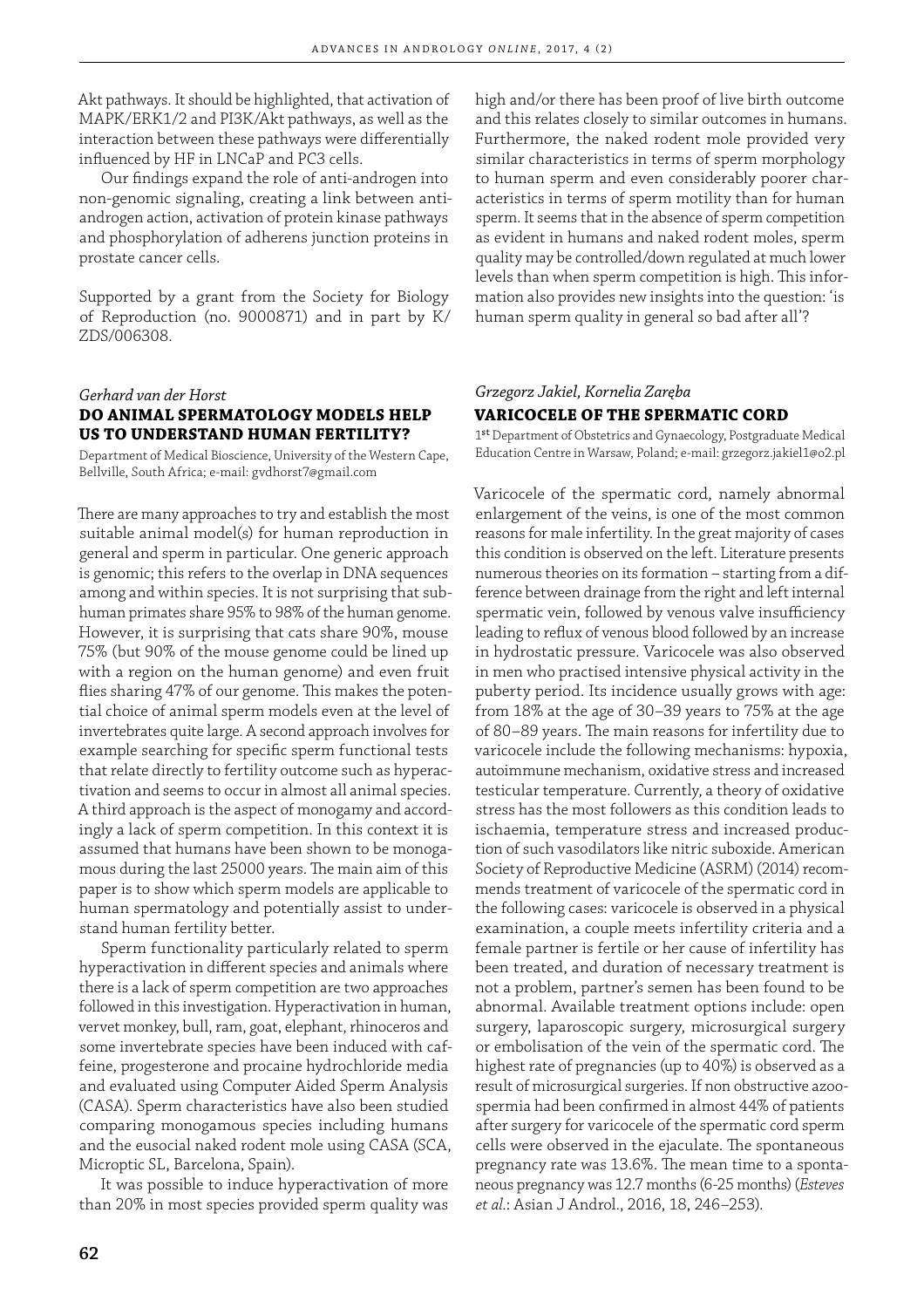# *Sławomir Jakima* **DELAYED EJACULATION - DIFFICULT CLINICAL PROBLEM**

Outpatient Clinic of Sexology and Sexual Pathology, Warsaw; e-mail: s.jakima@wp.pl

Delayed ejaculation (DE) is one of the most difficult and complex clinical problem, beginning with the establishment of the diagnosis to the therapeutic conception. There are various diagnostic ideas with the lack of the clear algorithm of the procedure. DE is a very rare disease, with the occurrence rate around 1–4% of the men population (*Chen*: Transl Androl Urol, 2016, 5, 549-562). The basic symptoms are the ability to achieve ejaculations and orgasms within varied sexual situations besides ejaculation in the partner's vagina. There are few therapeutic options for the disease - pharmacologic treatment, behavioural training and psychotherapy (*Abdel-Hamid et al.:* Transl Androl Urol 2016, 5, 576-591). The most probable etiologic factors of the disorder are psychologic and relational problems/difficulties.

DE treatment options are presented (*Lawrance et al.*: Fertil Steril, 2015, 104, 1082–1088).

# *Joanna Jakubik<sup>1</sup>*, *Kamil Gill<sup>1</sup>*, *Aleksandra Rosiak<sup>1,5</sup>*, *Michał Kupś*<sup>4,5</sup>, Łukasz Patorski<sup>1,3</sup>, Rafał Kurzawa<sup>2,5</sup>, *Monika Frączek*⁶*, Maciej Kurpisz*⁶*, Małgorzata Piasecka*¹ **ASSOCIATION BETWEEN STANDARD SEMEN PARAMETERS AND SPERM CHROMATIN MATURITY**

<sup>1</sup>Department of Histology and Developmental Biology; <sup>2</sup>Department of Procreative Health, Pomeranian Medical University in Szczecin; ³Department of Gynecology, Endocrinology and Gynecological Oncology, SPSK1, Pomeranian Medical University in Szczecin; 4Department of Urology an Oncological Urology, Regional Specialist Hospital in Szczecin; 5VitroLive Fertility Clinic in Szczecin, Poland, 6Institute of Human Genetics in Poznan, Polish Academy of Sciences; email: jakubik\_joanna@wp.pl

There is a need to search for molecular biomarkers for spermatozoa, because the standard semen analysis is not a sufficient tool to reveal sperm quality changes (*Fernandez-Escinas et al.*: J Urol. 2016, 195, 213–219). Therefore, we have decided to investigate the relationship between conventional sperm characteristics and the maturity of their chromatin using complementary tests.

Men with abnormal standard semen parameters had a significantly higher proportion of spermatozoa with reduced protamination (chromomycin A3 test – CMA3), increased number of residual histones (aniline blue test – AB), abnormal chromatin condensation (toluidine blue – TB test), single DNA strands (acridine orange test - AO) and fragmented genetic material (HaloSperm test) as compared to men with normal sperm parameters. Similar results were obtained for men with oligozoospermia, astenozoospermia, and teratozoospermia as compared to men with normal sperm numbers in ejaculate, their

motility and morphology. Sperm DNA fragmentation positively correlated with male age, teratozoospermic index, number of spermatogenic line cells and leucocyte concentration in ejaculate, as well as negatively with number of sperm concentration, morphology, motility and vitality. In addition, AB scores positively correlated with CMA3, TB, and HaloSperm tests. Moreover, HaloSperm assay results positively correlated with the TUNEL test findings.

The results indicate that abnormal standard semen parameters may be associated with molecular abnormalities of sperm chromatin which are most likely results from developmental failure in the spermatogenic remodelling process, since abnormal number of nuclear histones coexisted with DNA fragmentation, reduced protamination and DNA condensation. Supplementation of conventional sperm characteristics seems necessary.

The study was supported by Pomeranian Medical University in Szczecin (projekt nr WNoZ-322-04/S/2016, FSN-322-5/2016), NCN (projekt nr 2015/19/B/ NZ5/02241)

#### *Piotr Jędrzejczak* **MALE REPRODUCTION IN THE 21ST CENTURY NEW CHALLENGES**

Clinic of Infertility and Reproductive Endocrinology, Medical University of Poznan, Poland; e-mail: piotrjedrzejczak@gmail.com

The colonization of new planets, work in space are undoubtedly goals that light up the imagination of many people. An interesting issue is certainly the impact of space travel on human reproduction.

Potential threats to human life are certainly microgravity, cosmic rays, and the stress of space missions. The lecture will discuss the current state of knowledge about the impact of space travel on the male reproductive system and the prospects for the future research.

 $Marzena$  *Kamieniczna<sup>1</sup>*, Agnieszka Malcher<sup>1</sup>, *Anna Havrylyuk*²*, Andrij Nakonechnyj*³*, Justyna Rajewska*⁴*, Marek Rybkiewicz*⁴*, Natalia Rozwadowska*¹*, Monika Frączek*¹*, Elżbieta Gawrych*⁴*, Valentina Chopyak*²*, Maciej Kurpisz*¹

# **ANDROGEN RECEPTOR GENE CAG AND GGN REPEATS LENGTH IN PREPUBERTAL BOYS WITH CRYPTORCHIDISM AND MEN FROM UKRAINE AND POLAND**

<sup>1</sup>Institute of Human Genetics in Poznan, Polish Academy of Sciences; ²Danylo Halytsky National Medical University, Department of Clinical Immunology and Allergology, Lviv, Ukraine; <sup>3</sup>Danylo Halytsky Lviv National Medical University, Department of Pediatric Surgery, Lviv, Ukraine; <sup>4</sup>Department of Pediatric and Oncological Surgery Pomeranian Medical University, Szczecin, Poland; e-mail: marzena.kamieniczna@igcz.poznan.pl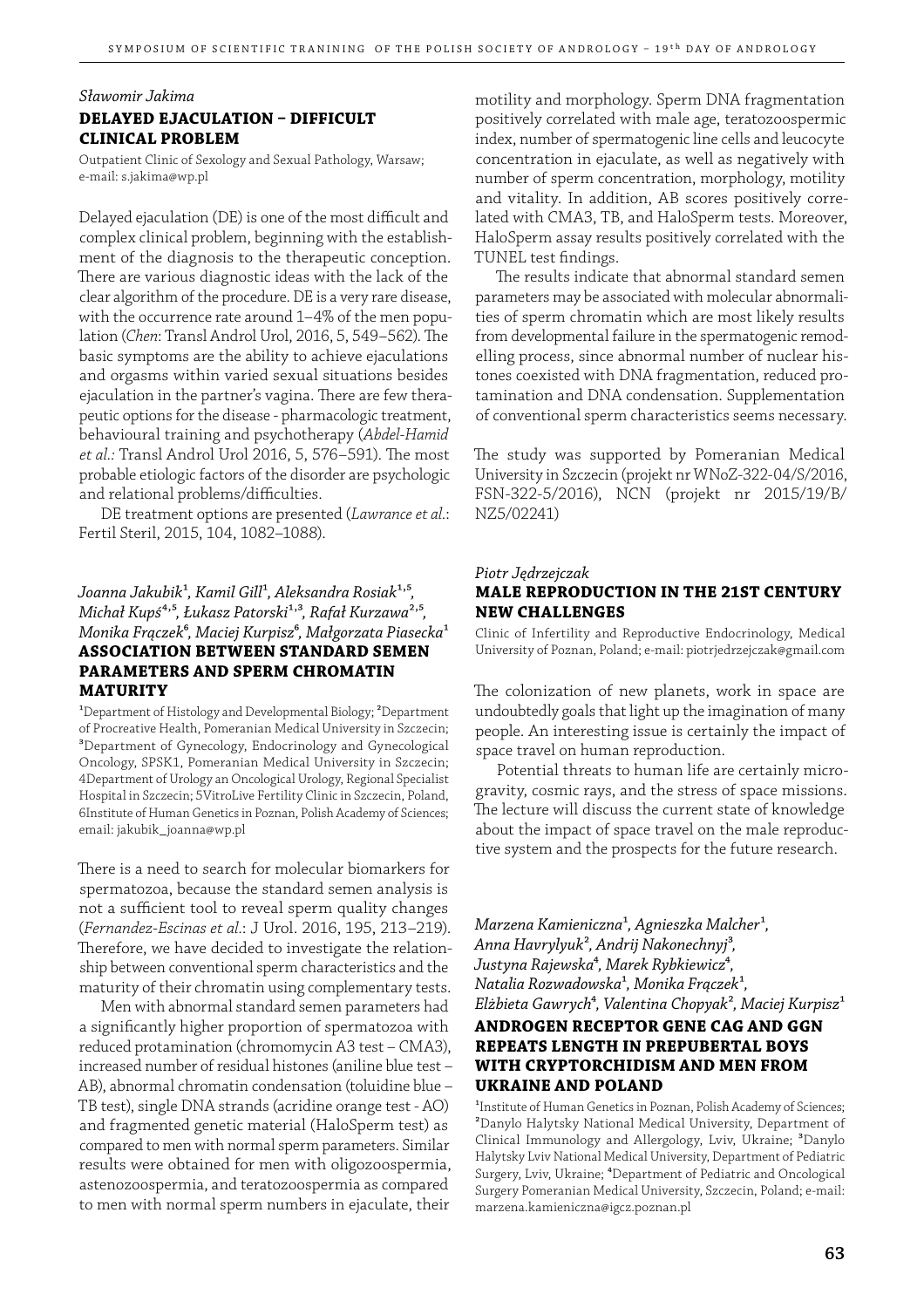Cryptorchidism is the most frequently urogenital pathology in prepubertal boys with impaired reproductive function in the adults. The increased incidence of cryptorchidism has been observed. The genetic background seems to be important. Altered genetic background seems to be most likely causing CAG and GGN repeats number in androgen receptor (AR) gene.

The aim of study was to investigate CAG and GGN polymorphism distribution in populations of prepubertal boys with cryptorchidism ( $n = 44$ , both gonads defect n = 20) and in population of healthy Ukrainian men  $(n = 30)$ . The another studied control groups were: nonselected group of healthy men from two regions of Poland (Great Poland n = 113, Lublin Region n = 89), healthy fertile ( $n = 90$ ) and infertile ( $n = 40$ ) men from Poland.

Materials and methods: DNA extraction from peripheral blood samples (EDTA) was performed using salting out technique (6M NaCl). Polymerase chain reaction (PCR) of the AR gene with primers specific for repeats CAG and GGN was carried out. Strands were directly sequenced and the length was calculated by using AB Hitachi 3130xl Genetic Analyser, (Applied Biosystems).

Results: In prepubertal boys with cryptorchidism the mean CAG repeat length was 22,0 (16–30), and GGN 23,2 (19-27) and did not differ significantly from the group of control healthy men. In the group of healthy men (Ukrainian population) the mean CAG repeat length was 22,8 (17–28), and the mean GGN repeat length was  $22,4$  (16–24) and did not differ from that in the other West-European populations. Similar results were found in non-selected groups of healthy men in Poland: CAG (22,02 ±2,82) and GGN (23,29 ±1,59).

The study was financed by the National Science Center (grants No. 2012/05/N/NZ5/00893 and 2015/19/B/ NZ5/02241).

#### *Alicja Kamińska, Sylwia Marek, Laura Pardyak, Małgorzata Kotula-Balak, Barbara Bilińska, Anna Hejmej*

# **EFFECTS OF ENDOCRINE DISRUPTING CHEMICALS ON NOTCH SIGNALING PATHWAY IN RAT TESTIS**

Department of Endocrinology, Institute of Zoology and Biomedical Research, Jagiellonian University in Krakow, Krakow, Poland; e-mail: ala.kaminska@doctoral.uj.edu.pl

Bisphenol A (BPA) and dibutyl-phthalate (DBP) are plastic derived compounds that accumulate in the environment and can negatively impact on endocrine system and male reproductive functions in mammals. Both BPA and DBP are classified as endocrine disrupting chemicals and their effects on testicular functions are mostly assigned to their estrogenic and anti-androgenic actions. Other mechanisms have been also proposed to explain disturbed testis

development and function by plastic derived compounds, including alterations in gap junctional communication between testicular cells. A question arises as to whether another type of direct intercellular communication in the testis – juxtacrine signaling – may be a target for BPA and DBP. The Notch signaling pathway involved in juxtacrine communication is an important regulator of proliferation and differentiation in several tissues, including testis.

Present study was designed to explore the effects of BPA and DBP treatment on the expression of Notch signaling components: Notch1 receptor, Dll4 ligand and the effector genes Hes1, Hes5 and Hey1 in adult rat testis.

The study was performed on testis explants isolated from adult Wistar rats and cultured in vitro. Based on the results of dose-response experiment explants were treated with BPA (5 × 10<sup>-6</sup>M, 2,5 × 10<sup>-5</sup>M, 5 × 10<sup>-5</sup>M), DBP (10<sup>-6</sup>M, 10<sup>-5</sup>M, 10<sup>-4</sup>M) or a vehicle (0,01% DMSO) for 24 h. Real-time RT-PCR and semi-quantitative western blot (WB) were used for the analyses of Notch1, Dll-4, Hes1, Hes5 and Hey1 expressions at mRNA and the protein level, respectively. The localization of the proteins was analyzed using immunohistochemistry.

Real-time RT-PCR and WB analyses revealed upregulation of Notch1 and Dll4 at the mRNA and protein level in the testis explants after BPA and DBP when compared to the control. Detailed analysis revealed enhanced immunoreactivity of activated Notch1 in Sertoli cells of DBP-exposed seminiferous tubules. Signal intensity of Dll4 in germ cells was enhanced following the exposure to both BPA and DBP. Increased Notch1 and Dll4 immunoexpression was also detected in the interstitial tissue of treated explants.

As a result of Notch signaling activation following BPA and DBP exposures, Hey1 mRNA and protein was significantly upregulated. Hes1 expression was affected neither by BPA nor DBP exposure, while Hes5 was downregulated only by BPA.

Taken together, our data provide evidence that BPA and DBP affect Notch signaling in both seminiferous epithelium and interstitial tissue which indicates an adverse effect of these chemicals on juxtacrine communication in the male gonad. This may be considered as a novel mechanism mediating impairment of testicular functions following exposure to endocrine disrupting chemicals.

The study was financed by K/DSC/003959

# *George Kanakis<sup>1</sup>*, *Stamatina Nicopoulou<sup>2</sup>* **TREATMENT OF OLIGOZOOSPERMIA**

<sup>1</sup>Athens Naval and Veterans Hospital; <sup>2</sup>Elena Venizelou Maternity Hospital of Athens, Athens, Greece; e-mail: geokan@endo.gr

Oligozoospermia refers to reduced sperm density and is often accompanied by defects in sperm motility and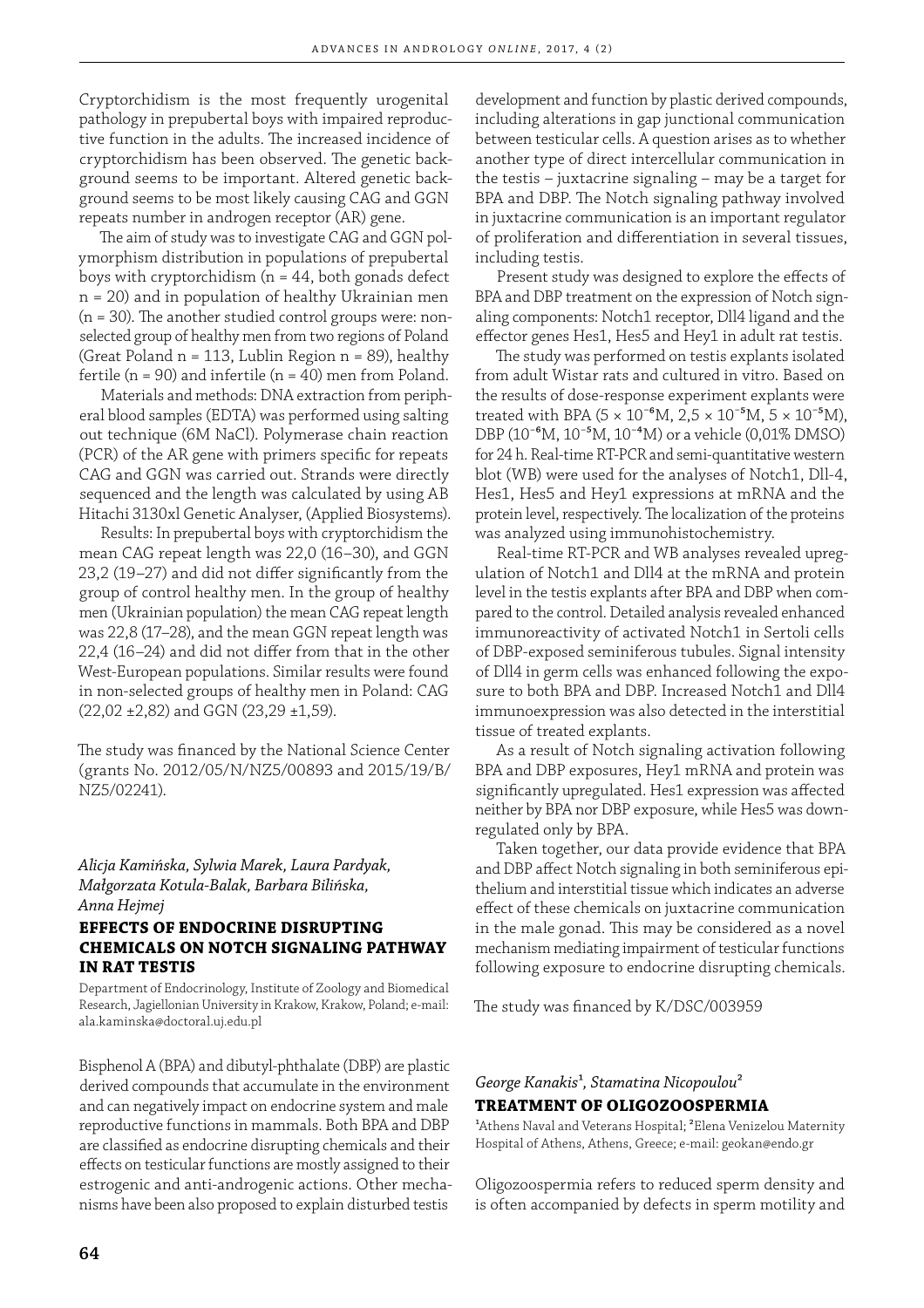morphology (oligo-astheno-terato-zoospermia), reflecting both qualitative and quantitative aberrations of spermatogenesis. An estimated 15% of couples of reproductive age fail to achieve pregnancy within a 12-month period and in almost 50% a male infertility (MI) factor is implicated (*Jungwirth et al.*: Eur Urol., 2012, 62, 2, 324– 332). Oligozoospermia may occur as a result of several reproductive or systemic disorders; however, in up to 75% of cases a cause cannot be identified (idiopathic oligozoospermia; IO) (*Punab et al.*, 2017). The role of the Andrologist is to identify possible treatable causes of MI, which with proper treatment may allow natural conception or to determine those couples that can benefit from Assisted Reproduction Treatment (ART) and suggest the preferable method.

Hypogonadotropic hypogonadism is a cause of MI that can be treated successfully with the administration of gonadotropins in almost 80% of cases (*Liu et al.*: J Sex Med., 2009, 6, 4, 936–946)SETTING, AND PARTICIPANTS A total of 75 men, with 72 desiring fertility, was treated at two academic andrology centers for a total of 116 courses of therapy from 1981-2008. OUTCOMES Semen analysis and testicular examination were performed every 3 months. RESULTS A total of 38 men became fathers, including five through assisted reproduction. The median time to achieve first sperm was 7.1 months [95% confidence interval (CI. Similarly, surgical or medical treatment of a tumor of the sellar region might re-install fertility. Regarding IO, most of suggested therapies are empirical and supported by weak evidence (*Dabaja* and *Schlegel*: Transl Androl Urol., 2014, 3, 1, 9–16). It should be stressed that testosterone despite of being essential for spermatogenesis, when administered exogenously suppresses the reproductive axis and should be avoided. Aromatase Inhibitors and Selective Estrogen Receptor Modulators have both been used in IO, in an attempt to hyper-stimulate spermatogenesis and sperm maturation (*Koukkou et al.*: Andrologia, 2012, 44, 5, 337–342)testosterone undecanoate (40 mg t.i.d., whereas the role of FSH treatment has been recently reevaluated with promising but preliminary results (*Santi et al.*: Endocr Connect., 2015, 4, 3, R46–58). Modern lifestyle (obesity, smoking, pollutants) has also been associated with MI, including IO, attributing a central role to elevated oxidative stress. Adoption of a healthy lifestyle should be encouraged to assist fertility and for general health *(McLachlan*: Clin Endocrinol (Oxf)., 2013, 78, 2, 176–180); however prescription of vitamins and antioxidants for improving IO is supported by weak evidence (*Showell et al.*: Cochrane Database Syst Rev., 2014, 12, CD007411). Varicocele (VC) is a common finding in IO, however a causative role is debated. Moreover, the efficacy of surgical repair of VC in the treatment of infertility is not universally accepted and should be reserved for selected patients with clinically evident VC and sperm defects (*Evers et al.*: Cochrane Database Syst Rev., 2009, 1, CD000479).

ART and especially ICSI is a revolutionary method that has offered fatherhood to men with otherwise untreatable infertility. Despite of not being an etiological therapy, it should not be delayed in cases of IO, particularly in cases of advanced age of the female partner, the major predictor of success (*Creus et al.*: Hum Reprod. 2000, 15, 11, 2341–2346). Nevertheless, etiology of MI should still be extensively sought as it may provide information for associated comorbidities (e.g. testicular cancer). In cases of severe oligozoospermia not otherwise explained, possible underlying genetic defects (chromosomal anomalies, Yq-microdeletions) that may impact the success of ART and off spring safety should be excluded (*McLachlan*: J Clin Endocrinol Metab., 2010, 95, 3, 1013–1024).

#### *Agnieszka Kolasa-Wołosiuk*

# **DISTURBED ANDROGENIC HOMEOSTASIS CAUSED BY FINASTERIDE AND ITS INFLUENCE ON TESTIS AND EPIDIDYMIS MORPHOLOGY AND PHYSIOLOGY OF MALE WISTAR RATS AND THEIR PROGENY**

Pomeranian Medical University in Szczecin, Chair and Department of Histology and Embryology, Poland; e-mail: agnieszka.kolasa@pum.edu.pl

A reduction in the semen quality and increasing problems regarding male fertility may be caused by, *inter alia*, lifestyle-related etiological factors, exposure to radiation, environmental factors with hormonal activity, and also certain medications. One of them could be finasteride, used in the treatment of prostate cancer and benign prostatic hyperplasia as well androgenetic alopecia of young men. It used to be widely believed that chronic therapy did not have a negative effect on fertility or libido however, nowadays the terms '*finasteride sexual side effects*' and '*no pregnancy result'* are commonly used (*Fertig et al.*: Am J Mens Health., 2015, 9, 222–228). The spermatozoa collected from the patients had higher sperm DNA fragmentation index, more frequent microdeletions on the Y chromosome and elevated diploidy and sex chromosome disomy frequencies, which did not decrease after one year of drug interruption, despite of the improved morphology and sperm motility (Şalvarci *et al.*: Int Urol Nephrol., 2013, 45, 83–85; *Tu* and *Zini*: Fertil Steril., 2011, 95, 2125.e13–4, *Collodel et al.*: Arch Androl., 2007, 53, 229–233). Finasteride, similar to many other endocrine disruptors, that change the T to DHT ratio, can be considered to be one of the reprotoxicants. Prenatal finasteride exposures of rats and rhesus macaque monkeys resulted in changed anogenital distance, nipple retention, lack of prostate, ectopic testes, small scrotum and penis, hypospadias (*Prahalada et al.*: Teratology, 1997, 55, 119–131; *Bowman et al.*: Toxicol Sci., 2003, 74, 393–406). Furthermore, the results of my research on mature male rats of the F0 generation after exposure to finasteride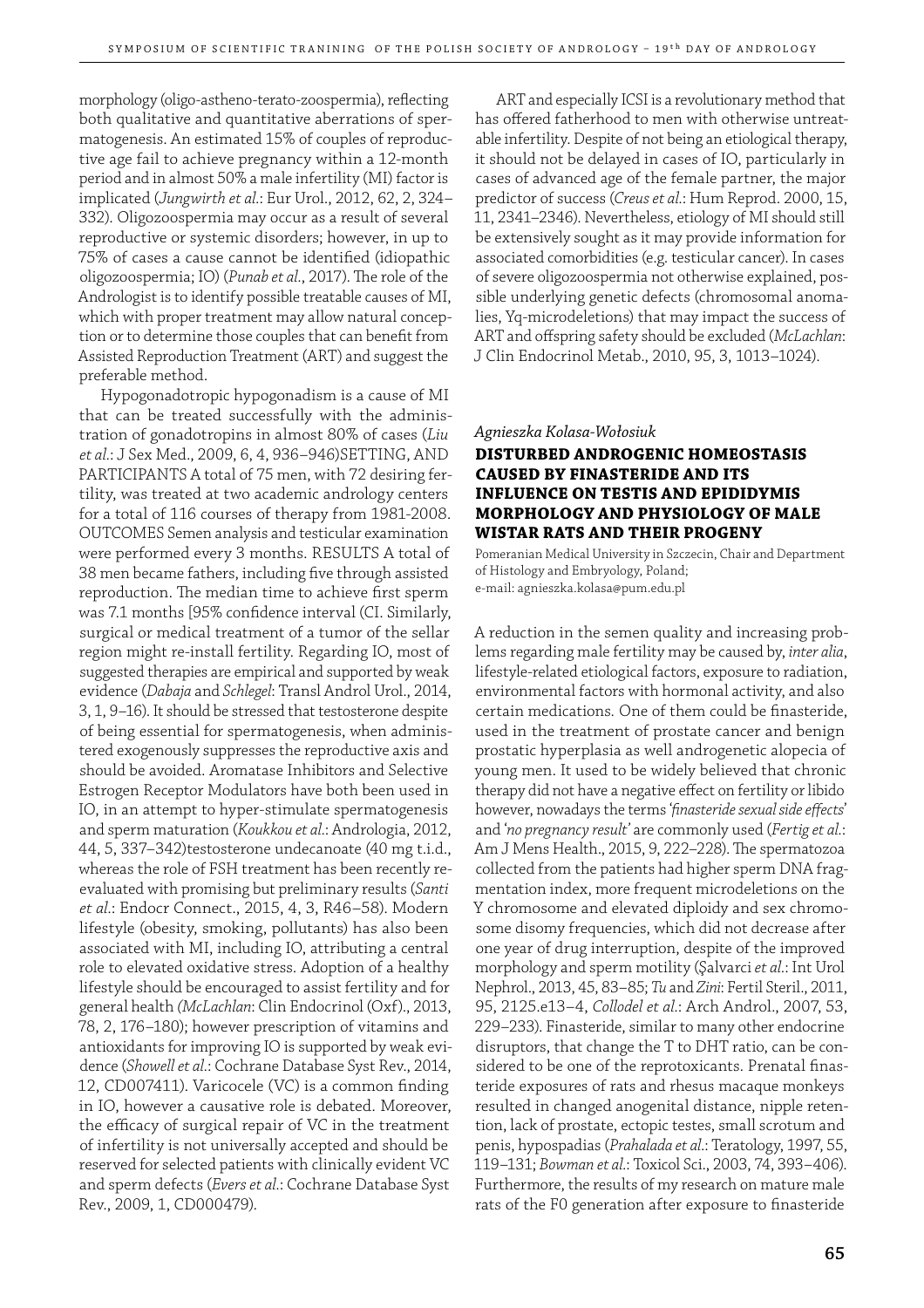indicated abnormal morphology of the seminiferous epithelium, premature release of immature germinal cells, abnormalities in the expression of cell junction proteins, and changes in the pattern of expression of the antioxidant enzymes in the epididymis. Therefore, next aim of my research was to determine whether the administration of finasteride to paternal males could have a negative effect on the reproductive system in the male offspring (F1:Fin). Beyond the difficulty in raising male offspring (small litter size, elimination of the young by females, *sex ratio* shift towards females), my results showed that the exposure of mature males to finasteride induced a transgenerational effect that was revealed in male F1:Fin offspring as a change of: 1) levels of serum and intratesticular T and DHT, 2) intercellular communication, which may cause abnormalities in spermatogenesis, 3) protective, antioxidant function of the epididymis, that may impair the process of epididymal sperm maturation.

# *Małgorzata Kotwicka*¹*, Izabela Skibińska*¹*, Piotr Jędrzejczak*² **EXPRESSION OF PELP1 PROTEIN IN SPERMATOZOA OF MEN DIAGNOSED DUE TO INFERTILITY**

<sup>1</sup>Department of Cell Biology; <sup>2</sup>Division of Infertility and Reproductive Endocrinology, Poznan University of Medical Sciences, Poznan, Poland; e-mail: mkotwic@ump.edu.pl

It is indicated that human spematozoa might be target cells for estrogens. Estrogens act on target cells via estrogen receptor type 1 (ESR1) and type 2 (ESR2), both of which are present in human sperm cells. It is assumed that up to 5–10% of all cells' ESRs have membrane localization. Structure of classical ESRs does not contain transmembrane domains that are characteristic for membrane receptors. Because of that fact it is suggested that ESRs are only anchored in the cell membrane or are bound to other membrane proteins. Both types of ESRs do not show kinase activity, so additional proteins have to be involved in the ligand-receptor signal transduction pathway. Proline leucine glutamic acid rich protein 1 (PELP1), is considered to be the ESR signal transduction coordinator, as it has the ability to bind both, ESR1 and ESR2. In non-genomic signaling, PELP1 mediates signal transduction between ESR and cytoplasm by conjugating ESR with the kinases present in the cytosol. Interactions between ESR and PELP1 occur via the LXXLL motifs and the estrogen receptor AF2 fragment. PELP1 also binds to several other receptors, such as the androgen receptor, glucocorticoid or progesterone receptors. This protein also interacts with growth factor receptors.

Our research has demonstrated the presence of PELP1 in the nuclei of the spermatogenic cells as well as in the posterior part of heads and in the midpieces of the mature spermatozoa. The expression level of PELP1 was

significantly higher in spermatozoa of men with pathological semen parameters. Statistically significant negative correlation was found between the sperm expression of PELP1, the concentration, total number of spermatozoa and their motility, morphology and viability.

# *Rafał Kubiak*  **THE PATIENT'S RIGHT TO PRIVACY AND RESPECT FOR DIGNITY**

Department of Criminal Law, University of Lodz; Department of Medical Law, Medical University of Lodz, Lodz, Poland; e-mail: rafal.kubiak@umed.lodz.pl

In modern democratic countries humanistic values are strongly emphasized. It is directed to treat the human subjectively and respect their individualism. Privacy and human dignity are therefore considered to be valuable goods. The justification of their respect may be sought both in the psychological and social concepts. These values are therefore also strongly protected under the law. Their vital importance is also indicated by the fact that they have been raised to the constitutional level and are the subject of protection in both civil and criminal provisions. Plenty of space is devoted to this subject in medical law as well. While providing health benefits, frequent violation of these values may in fact occur. This announcement is to present the theoretical foundations of the right to privacy and dignity of the patient, sources of legal regulation as well as ethical and deontological grounds concerning this matter and to provide examples of violations of these goods. A situation of privacy may lead to its violation in a physical sense (e.g.: due to the body exposure), as well as in intellectual terms (through disclosure of intimate data - such as medical procedures performed). This announcement will also discuss the legal admissibility of the participation of strangers during medical procedures (including so-called close persons, a person designated by the patient, medical personnel and trainees in medical professions). In particular, an analysis of the principles of granting consent for the participation of such persons in the performance of health services for children as well as incapacitated, decrepit and unconscious persons is going to be made.

Respect of dignity is based on a subjective treatment of the patient as an equal human being. This announcement is going to present the proper way of dealing with the patient, so as not to violate their dignity in both the intellectual and physical activities. The last part of this announcement is going to present the legal consequences that may occur in the event of violations of the right to privacy and respect of dignity. Doing so may justify pursue of civil claims, mainly due to the violation of personal interest. Some of such behaviour infringing discussed goods can deplete the attributes of a prohibited act, especially against honor and bodily inviolability, as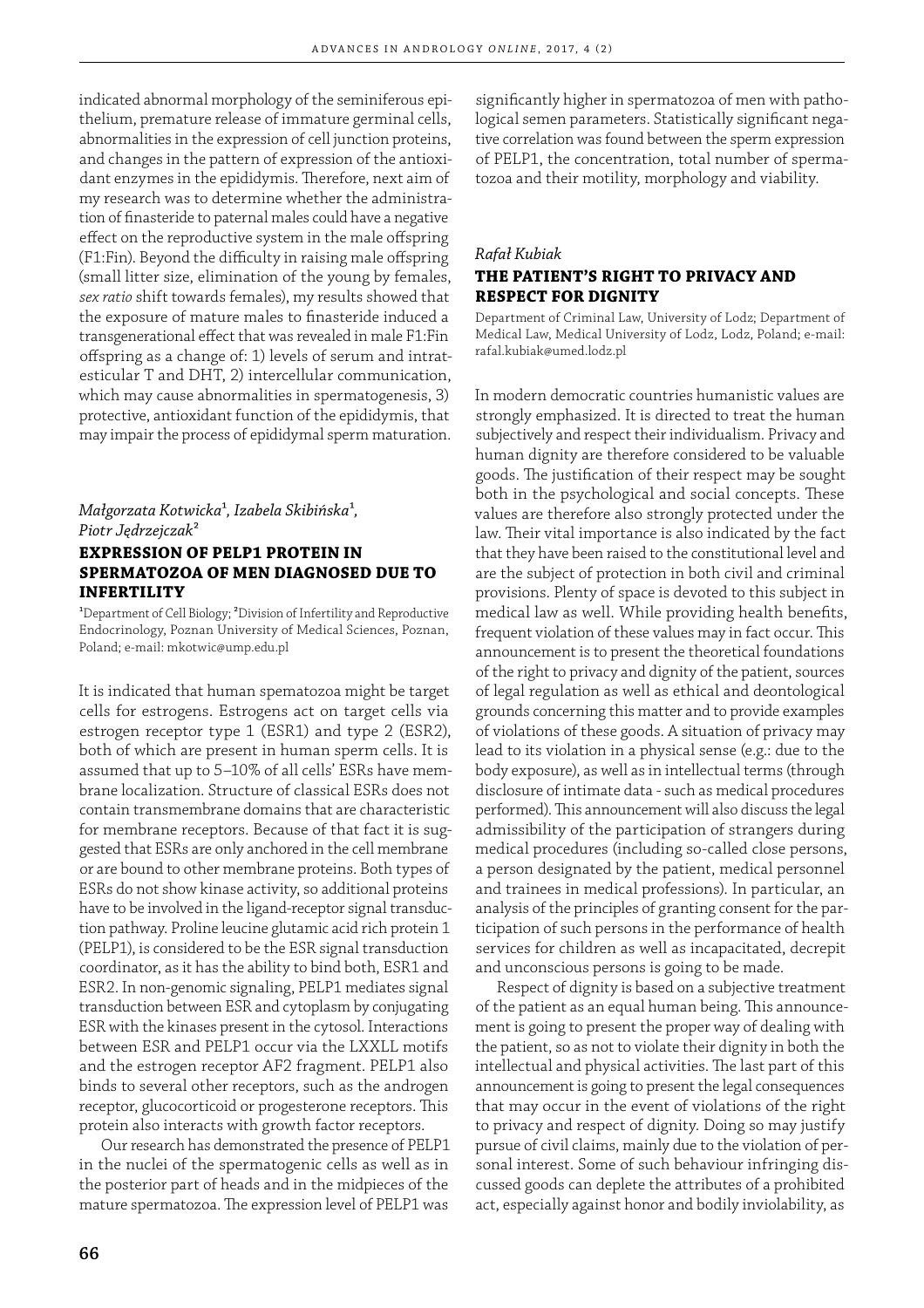well as lead to criminal liability for disclosure of physician's medical secret. Moreover, violation of presented value may be treated as professional misconduct and justify responsibility before a medical court.

# *Maria Laszczyńska*¹*, Aleksandra Rył*¹*, Katarzyna Grzesiak*¹*, Weronika Ratajczak*¹*,*  Kinga Walczakiewicz<sup>1</sup> **PROSTATIC HYPERPLASIA - EXPERIMENTAL AND CLINICAL STUDIES**

Department of Histology and Developmental Biology, Pomeranian Medical University in Szczecin, Poland; e-mail: maria@laszczynska.pl

Benign prostatic hyperplasia (BPH) is one of the most common diseases observed in aging men. Histopathological changes in the prostate gland may affect as many as half of men over 50 years of age, and this percentage increases by approximately 10% after every decade of life. Analysis of the society structure and demographic forecasts shows that the number of men with this health problem will grow. BPH is easier to diagnose than prostate gland tumors. As early as during the first stages of its development, BPH can cause symptoms associated with the urinary tract function. Its pathophysiology has not so far been thoroughly elucidated. We know that there are many - both modifiable and non-modifiable – risk factors, contributing to this disease. The main of them are age, metabolic syndrome, obesity, diabetes, hypertension, and bad dietary habits. The prevalence of BPH, problems with its treatment, and desire to know more about its pathophysiology, result in experimental and clinical studies concerning a number of BPH-related issues (*Chughtai et al.*: Nature Reviews Disease Primers, 2016, doi: 10.1038/nrdp.2016.31). Some researchers conduct such studies on rat models to assess the potential of antioxidants szczurów (*Chen* and *Song*: Environ Toxicol Pharmacol., 2016, 45, 315–320; *Kim et al.*: J Med Food., 2016, 19, 746-752) and new pharmaceuticals to stop the development of BPH (*Chen et al.* J Huazhong Univ Sci Technolog Med Sci., 2016, 36, 806- 810). Others search for new mechanisms in the etiopathology of BPH, and indicate the role of the parasympathetic nervous system and autophagy in the occurrence of this disease (*Cai et al.*: Chin Med J (Engl)., 2017, 130, 1953-1960). Clinical studies of BPH patients, on the other hand, provide analysis of the mechanisms underlying molecular pathogenesis of prostatic hyperplasia, thus giving the possibility of looking for new and patienttailored therapies for prostatic hyperplasia (*Henry et al.*: Prostate, 2017, 77, 1344-1355). There are also numerous reports on the influence of inflammation and inflammatory factors on the BPH onset and etiopathology (*Xu et al.*: Eur J Histochem., 2017, doi: 104081/ejh. 2017.2775 ). Exploration of the BPH problem on so many fields allows for learning more about its causes, and creates an opportunity to seek new therapeutic goals.

*Małgorzata Piasecka<sup>1</sup>*, *Kamil Gill<sup>1</sup>*, *Aleksandra Rosiak<sup>1,4</sup>*, *Joanna Jakubik<sup>1</sup>*, Łukasz Patorski<sup>1,3</sup>, *Mariola Marchlewicz*²

# **FROM MORPHOLOGICAL TO MOLECULAR STUDIES OF SPERMATOZOA**

<sup>1</sup>Department of Histology and Developmental Biology; <sup>2</sup>Department of Aesthetic Dermatology, Pomeranian Medical University in Szczecin; ³Department of Gynecology, Endocrinology and Gynecological Oncology, SPSK1, Pomeranian Medical University in Szczecin; <sup>4</sup>VitroLive Fertility Clinic in Szczecin, Poland; e-mail: mpiasecka@ipartner.com.pl

The increasing importance of the male factor in couple infertility has resulted in the dynamic development of diagnostic assays beyond the standard semen analysis, which is the primary tool for verifying sperm abnormalities but which in many cases has insufficient value in predicting a sperm cell's ability to fertilize an oocyte in terms of spontaneous conception as well as medically assisted. Thus, the introduction of complementary research methods has become justified and inevitable for andrological laboratories, especially when dealing with idiopathic infertility, where molecular biomarkers should be sought (*Tashmaspour et al*.: J Assist Reprod Genet., 2014, 31, 1115–1137).

There is no doubt that sperm structural disorders already visible in light microscopy (especially advanced ones) or just emerging in electron microscopy (transmission and scanning) and causing numerous functional abnormalities of male gametes may be related to their molecular defects, including genetic abnormalities (eg. point mutations and translocations of chromosomes, autosomal and sex chromosome disomy) and consequently may be the cause of unexplained recurrent spontaneous abortions (*Cao et al*.: Ontotarget. published online 19.04.2017; *Collodel et al*.: Andrologia, 2009, 41, 352–360; *Nussdorfer et al*.: Bosnian J Basic Med Scien. published online 18.06.2017).

It has been shown that macrocephaly, crater defect and globozoospermia (mutation of the genes *SPATA16*, *PICK1* and *DPY19L2*, *AURKC* genes) have genetic background (*Gatimel et al*.: Andrology, 2017, 5, 845–862). In turn, spermatozoa with a detached tail defect or without head (acephalic, decapitated sperm syndrome, pinhead sperm) are accompanied by mutations in the *BRDT* and *SUN5* gene, diploidy of chromosome 18, X and Y and chromatin condensation disorders (*Li et al*.: Oncotarget, 2017, 8, 19914–19922). Mutations in the *AKAP3*, *AKAP4*, *DNAH1* and *GAPDS* genes as well as chromosome X and Y disomy are found in the dysplasia of the sperm fibrous sheath manifested in the semen the presence of short, thick, sometimes stump tails (*Baccetti et al*.: Hum Reprod 2005, 20, 2790–2794). Furthermore, mutations in *DNAH1* (28% of cases), *CFAP43* and *CFAP44* genes and increase the percentage of aneuploidy and sperm DNA fragmentation are discovered in case of multiple morphological abnormalities of the sperm flagella (MMAF) demonstrated by wrapped, bent, short sperm tail or the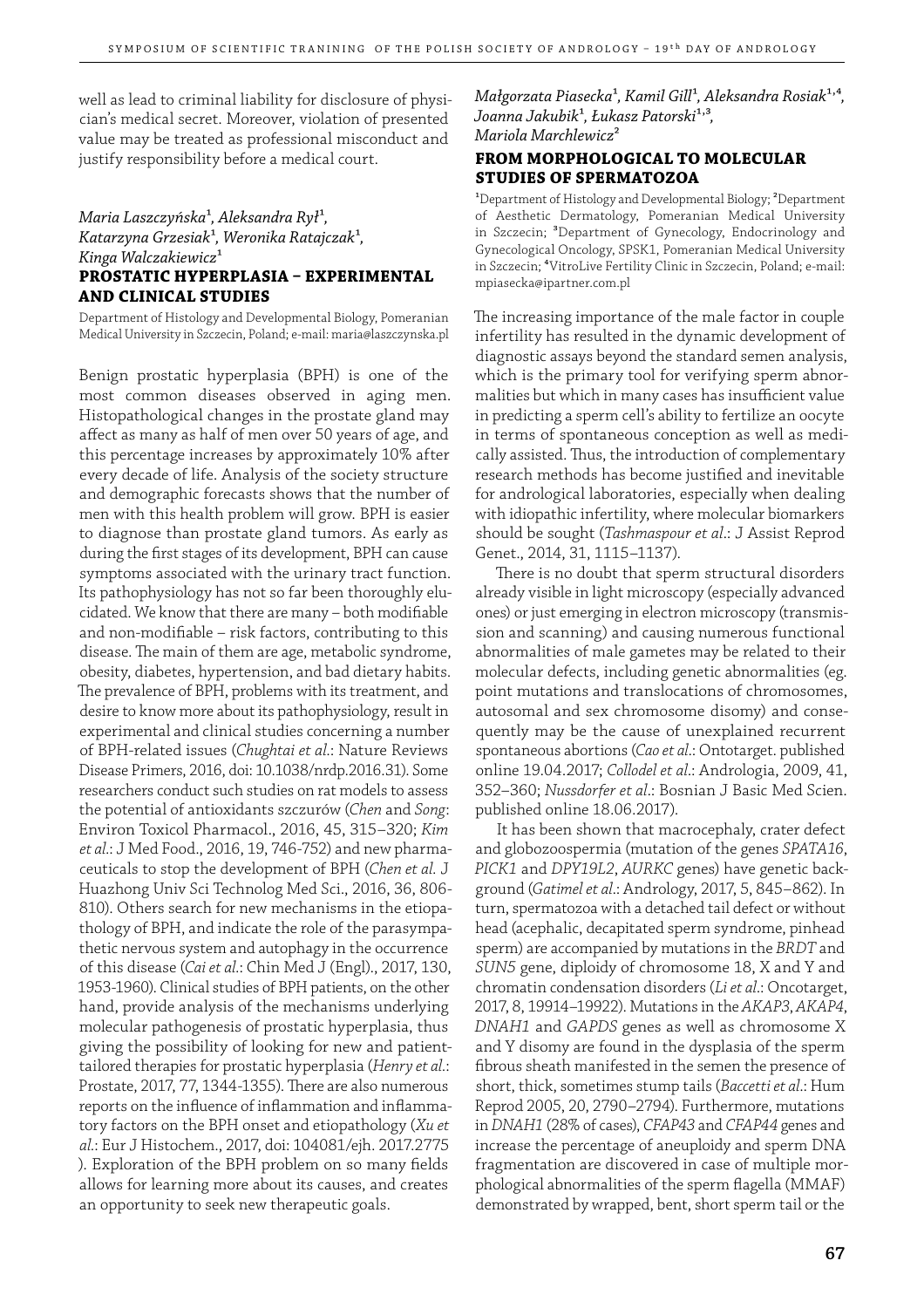lack of it (*Coutton et al*.: Hum Reprod Update 2015, 21, 4554–85; *Ray et al*.: Clin Genet 2017, 91, 217–232; *Tang et al*.: Am J Hum Genet, 2017, 100, 854–864; *Wambergue et al*.: Hum Reprod., 2016, 31, 1164–1172).

In the described anomalies, the use of *in vitro* fertilization procedure carries the risk of passing of molecular defects to next generations. Mostly, however, it may end with a lack of reproductive success. Hence, the selection of patients (men with curable and incurable infertility) becomes necessary because it allows for proper therapeutic treatment.

# *Lechosław T. Putowski, Joanna Tkaczuk-Włach* **HOW TO BE A FATHER IN THE WORLD OF STIMULANTS AND DRUGS?**

Department of Gynecology and Gynecological Endocrinology, Military Clinical Hospital, Medical University in Lublin, Poland; e-mail: putowskil@yahoo.com

As a result of the evolution process, a specific way of extending species has developed over millions of years. However it is difficult, to point out another species, apart from the man himself contributing to the natural disruption of the life cycle of the process. Examples of this type of activity are continuous exposure of the body to harmful environmental factors, including increased use of commonly used substances known as stimulants or drugs. These factors are detrimental to the reproductive system in both sexes. Forming sperm are exposed to damage throughout the life of the men, due to the continuous development of new reproductive cells in the process of spermatogenesis. This can lead to sperm DNA damage, gonadal cell apoptosis, periodic or complete inhibition of spermatogenesis and sperm maturation. However, due to the complex design of the study, it is difficult to talk about obtaining some results on a representative group of individuals. At the same time, a number of chemicals have been identified, which have been proven to have a detrimental effect on male fertility beyond all doubt. The best known adverse chemical agent is tobacco smoke. The substances contained in it increase the number of free radicals, which in turn leads to increased peroxidation of unsaturated fatty acids in the cell membrane and the loss of sperm motility. Free radicals can also damage the integrity of sperm DNA and the mitochondria present in them. This can also affect the sperm motility. Another well-known substance that stimulates the formation of free radicals is ethanol. Excessive consumption of alcohol leads to a decrease in the antioxidant capacity of the body and to hypothalamic-pituitary-gonadal dysfunction, which in turn can lead to a decrease in serum testosterone. Testosterone plays an important role in the development and maintenance of male reproductive function, but exogenous androgens, anabolic steroids as used by some athletes, may have a negative impact. Excess levels of testosterone

can suppress gonadotropins, which in turn reduces the production of endogenous testosterone in the testes and consequently reduces spermatogenesis. The result may be testicular atrophy, decreased testosterone levels and reduce fertility. These changes may also be responsible for the increased incidence of sex chromosome aneuploidy in offspring. Increased testosterone levels and anabolic androgenic steroids (AASs) may impair the functioning of the hypothalamic-pituitary-gonadal axis by inhibiting the hypothalamus and the pituitary gland. This in turn can reduce the concentration of luteinizing hormone leading to inhibition of testosterone production, and consequently inhibit spermatogenesis. In addition to reduced sperm counts, reduced volume of testicles in some people taking AASs are observed other symptoms of hypogonadism such as decreased libido and erectile dysfunction. Back to normal parameters for people using AASs is possible, but it may take a relatively long time.

Testis are also the place of action of the endocannabinoid system present in seminal plasma, sperm and epididymis. This system is involved in the regulation of sperm motility, capacitation, acrosomal reaction, and thus in the regulation of fertility. It becomes evident that exogenous cannabinoids, such as marijuana and opiates, may interfere with male fertility by inhibiting gonadotropin secretion, mainly LH, and cause a decrease in testosterone production in the testis. In addition, prolonged use of opioids may cause idiopathic effects and increase serum prolactin levels. Using marijuana can also cause other disorders such as problems with an erection. Cocaine is a stimulant of central nervous system activity and may also inhibit LH release and prolactin release from the pituitary gland. However, there are no studies showing the effect of cocaine on male fertility, however, suggesting adverse effects of the drug on the quality of the sperm.

There is no doubt that the use of substances in the group of drugs can cause male fertility disorder. Their harmful effect is dependent the length of their use, dose levels, and individual sensitivity of the body. It is also certain that avoiding harmful substances can prevent potential problems with male fertility. The proposed therapy should be adapted to the cause of the changes, although its efficacy is always questionable.

# *Ewa Rajpert-De Meyts* **CONTRALATERAL TESTIS BIOPSY IN PATIENTS WITH TESTICULAR GERM CELL CANCER: SHOULD IT BE PERFORMED ROUTINELY?**

Department of Growth and Reproduction, Copenhagen University Hospital (Rigshospitalet), Copenhagen, Denmark, e-mail: erm@rh.dk

Testicular germ cell tumours (TGCT) of young adults (seminoma or nonseminoma) develop from a preinvasive stage of germ cell neoplasia *in situ* (GCNIS), previously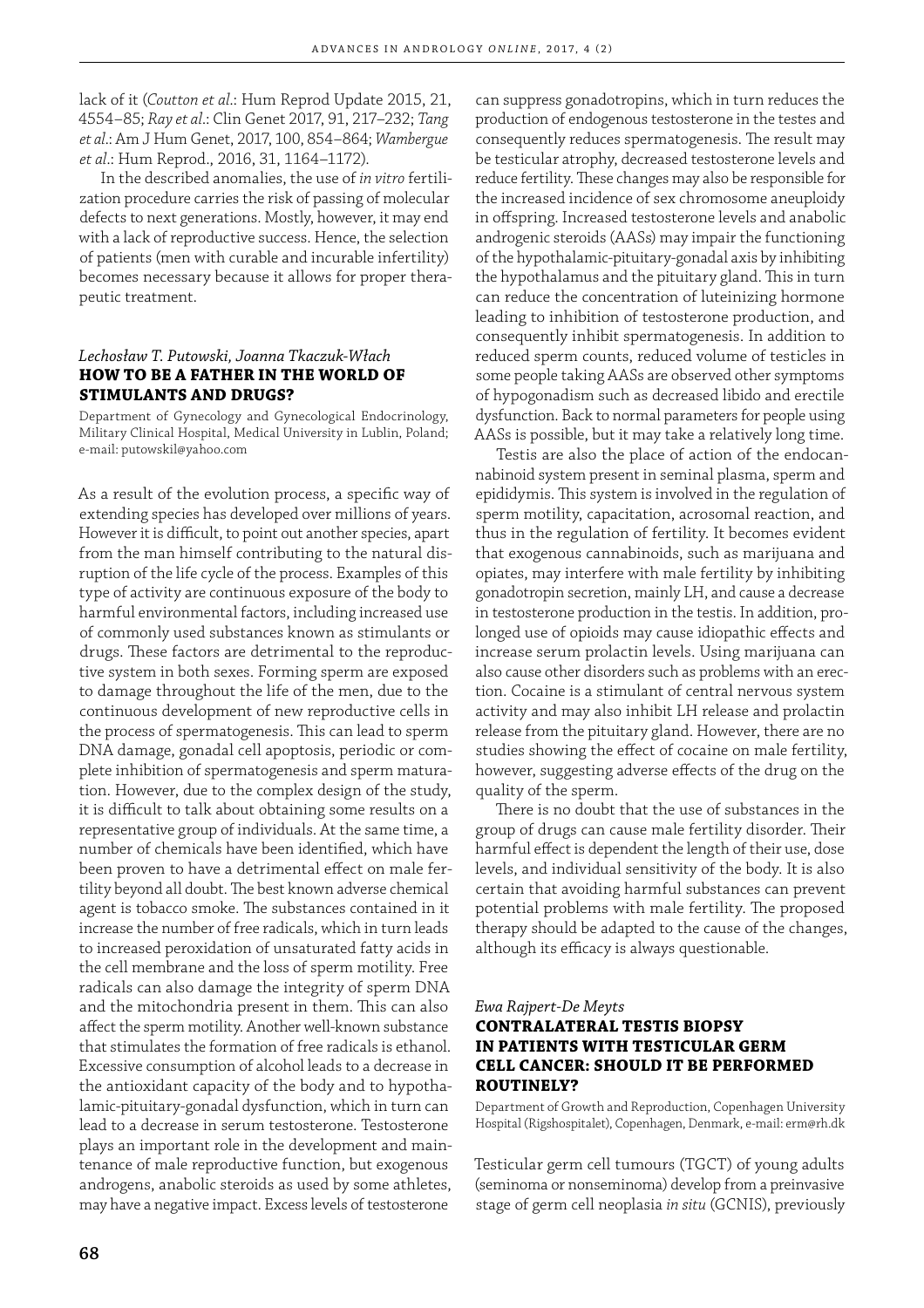known as carcinoma *in situ* (CIS) testis (*Rajpert-De Meyts et al*.: Lancet, 2016, 387, 1762–1774; *Ulbright et al.*: WHO Classification 2016). Patients with a unilateral TGCT are at increased risk of harbouring GCNIS in the contralateral testicle and of developing a second metachronous tumour. As a preventive measure, a surgical biopsy of the contralateral testicle taken simultaneously with orchiectomy has been routinely performed since mid-1980s in Denmark (*Berthelsen et al*.: Br Med J 1979, 2, 363–364). This was later followed in other countries, especially in Northern Germany, where two-site biopsies were advocated to increase sensitivity (*Dieckmann et al*.: Eur Urol., 2007, 51, 175–185; *Ruf et al*.: Andrology 2015, 3, 92–98). However there has been ongoing controversy concerning usefulness of the procedure among urologists and oncologists. A recent nation-wide retrospective analysis in Denmark revealed that that 1.9% patients in the screened cohort developed a metachronous TGCT within a follow-up of period of 20 years, which was mainly due to false-negative biopsies (*Kier et al.*: Annals Oncol 2015, 26, 737–742). This prompted us to perform a separate analysis of our data from an 11-year-long period (1996–2007), during which biopsies from 659 patients were evaluated according to a standardised protocol with immunohistochemical (IHC) staining for GCNIS markers. In 7% patients, GCNIS was identified and treated, and this rate was significantly higher than 4% nationwide. At the median follow-up period of 12 years (min. 10 years, max 21 years), only 5 (0.76%) patients developed a metachronous TGCT in our centre, significantly fewer than 2.2% of non-biopsied TGCT patients from an earlier period (*Rajpert-De Meyts et al*., in preparation).

In conclusion, screening for GCNIS in the contralateral biopsy prevents the occurrence of second malignant TGCT in a 4–7% of patients. Care must be taken to perform biopsies in specialised centres, according to high technical standards, with a good size biopsy and mandatory IHC. However, even the best currently available protocol of contralateral biopsy was not able to prevent all cases of metachronous TGCT, calling for more research for development of new, more sensitive methods of screening.

# *Andrzej Rogoza, Marta Pietruszczak* **CASE OF BIOCHEMICAL PREGNANCY AFTER IVF-ICSI PROCEDURE WITH SEMEN FROM MAN WITH KARTAGENER SYNDROME**

Infertility Treatment Clinic INVIMED, Gdynia, Poland; e-mail: rogoza@poczta.fm

Kartagener's syndrome is rare autosomal recessive genetic disorders (*Berdon and Willi*: Pediatr Radiol, 2004, 34, 1, 38–42). It is characterized by the triad of symptoms like: situs inversus, chronic sinusitis and bronchiectases. The basis of this disorder is a mutation in the gene coding

dyneine protein in cilia (*Chilvers et al.:* J Allergy Clin Immunol, 2003, 112, 3, 518-524). The consequence of this mutation is asthenzoospermia. In order to achieve pregnancy in *in-vitro* procedure it was developed few methods to select (activate) proper sperm able to fertilize oocyte by intracytoplasmatic sperm injection (ICSI) e.g. pipette method, pentoxifi line actiavetd sperm (*Cayan et al.:* Fertil Steril, 2001, 76, 3, 612–614; *Hattori et al.*: Fertil Steril. 2011, 95, 7, 2431.e9–11).

A 28-years-old men with Kartagener's syndrome, with body mass index (BMI) 30,2 kg/m², with normal testicular and penis anatomy, in spermiogram had sperm concentration 36 mln/ml, immotile sperm, vitality  $(Host-test) - 63\%$  and normal morphology - 4%. The female partner was stimulated by short protocol with gonadoliberin antagonist. We got 8 mature oocytes. Sperms were selected by two methods: pipette and activation by pentoxifiline. We achieve four fertilized oocytes (three with sperms selected by the pipette method and one by the pentoxifiline activation). As a result of the embryo culture two good quality embryos for transfer procedure were received. After 14 days the biochemical pregnancy was confirmed.

Effectiveness of those methods to find out living sperms in Kartagener's syndrome was confirmed. Those methods led to the development of embryos in 3-dayculture. Taking into account that more fertilized oocytes were derived by the pipette method it should be considered that this method may be useful for future cases.

*Aleksandra Rosiak*<sup>1,6</sup>, *Kamil Gill<sup>1</sup>*, *Joanna Jakubik<sup>1</sup>*, *Monika Frączek<sup>5</sup>*, *Michał Kupś*<sup>4,6</sup>, Łukasz Patorski<sup>1,3</sup>, *Rafał Kurzawa*²,⁶*, Maciej Kurpisz*⁵*, Małgorzata Piasecka*¹ **SELECTED SEMINOLOGICAL PARAMETERS** 

# **OF MEN IN DIFFERENT AGE GROUPS**

<sup>1</sup>Department of Histology and Developmental Biology; <sup>2</sup>Department of Procreative Health, Pomeranian Medical University in Szczecin; ³Department of Gynecology, Endocrinology and Gynecological Oncology, Pomeranian Medical University in Szczecin; <sup>4</sup>Department of Urology an Oncological Urology, Regional Specialist Hospital in Szczecin; <sup>5</sup>Institute of Human Genetics in Poznan, Polish Academy of Sciences; ⁶VitroLive Fertility Clinic in Szczecin, Poland; e-mail: rosiak.aleksandra@yahoo.com

Late fatherhood becomes a sociological phenomenon. Young people invest in themselves, want to develop themselves, archive proper economic status consequently delay parenthood to fourth, even fifth decades of they live, especially in men case (*Herati et al.*: Fertil Steril 2017, 107, 319-323). The study was designed to evaluate the effect of age on standard (analysis according to WHO, 2010) and molecular (with use aniline blue, toluidine blue, chromomycin A3 and TUNEL tests) semen parameters.

The men ≥40 y had lower ejaculate volume, percentage of sperm with normal morphology and higher proportion of sperm cells with fragmented DNA compared to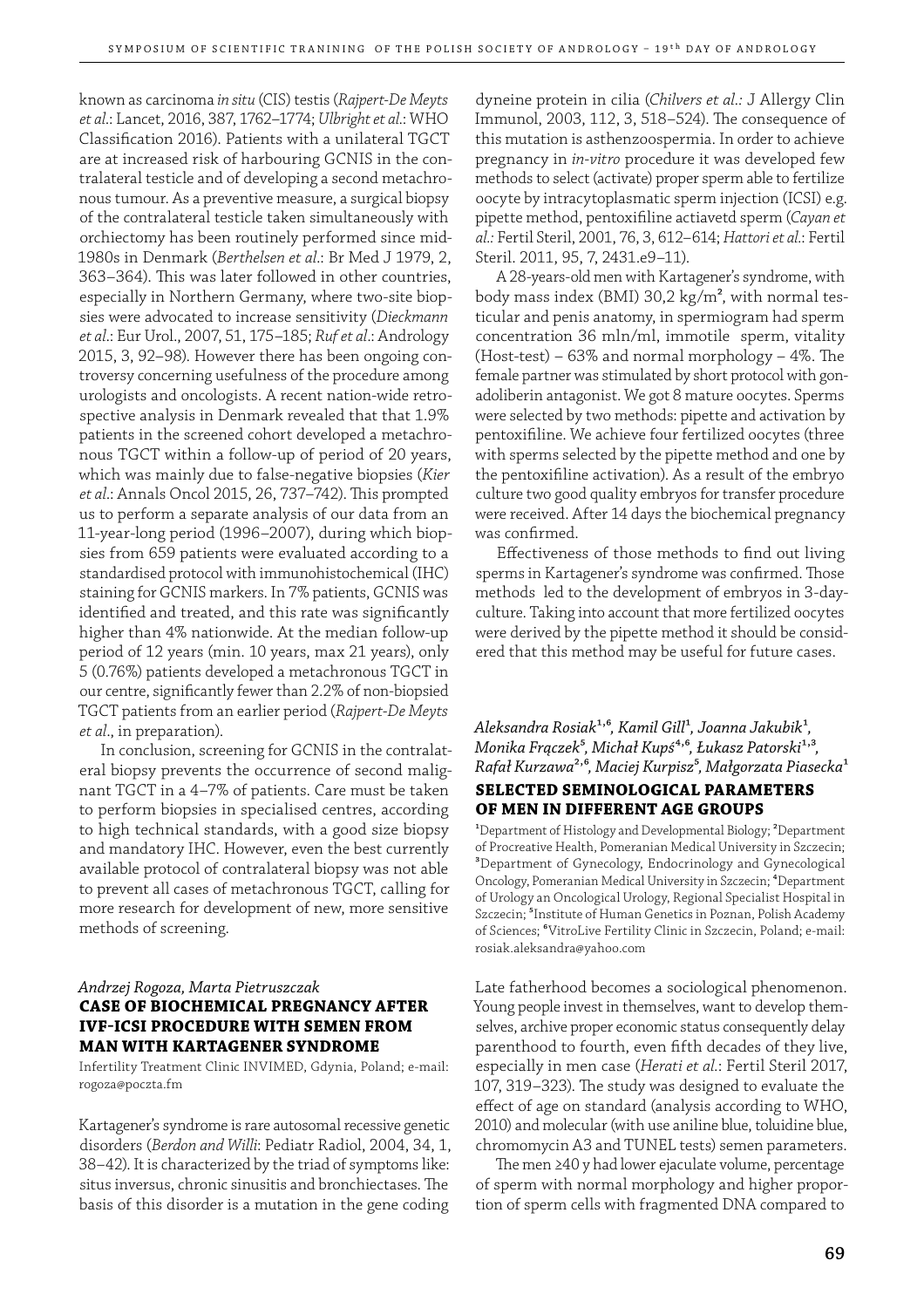men < 40 y. Similar results were obtained in group of men ≥40 y with normal or abnormal semen parameters. They had lower ejaculate volume and higher percentage of male gametes with DNA strand breaks. Men ≥45 y had significantly lower ejaculate volume and total sperm concentration. Furthermore, we found decreasing sperm concentration and increasing teratozoospermic index in group of men between 30–35 y compared to men <30 y. Moreover, men <30y had significantly higher percentage of spermatozoa with normal morphology and motility. The highest ratio of male gametes with abnormal integrity of DNA were observed in men between 41 and 45 y.

Obtained data suggest that increasing male age can affect spermatogenesis. The most important, adverse changes was found >45 y, even >40 y. It is important to rise the awareness of the population about risk connected to late fatherhood.

# *Iwona Rotter, Aleksandra Rył, Aleksandra Szylińska* **OSTEOPOROSIS IN MEN ― FACTS AND MYTHS**

Department of Medical Rehabilitation and Clinical Physiotherapy, Pomeranian Medical University in Szczecin, Poland; e-mail: iwona.rotter@pum.edu.pl

Osteoporosis in men is still an underrated problem. Factors that pose the greatest impact on bone mass are its peak level obtained at the age of twenty, and the speed of losing it. In the majority of men, the loss of bone tissue density begins at forty, but – unlike in women – in men this process is not sudden. Osteoblast activity gradually decreases, and lifespan becomes shorter, leading as a consequence to the intensification of bone resorption. Epidemiological studies indicate that lifelong risk of fractures for 50-year-old men is 13%, and increases to 25% for men at the age of 80. An important part in maintaining proper bone density is played by androgens, and especially testosterone. Age-related hypogonadism observed in some men favors a decline in bone density. The role of estrogens is not negligible, either. Available results show that men with decreased estrogen levels have reduced bone density. According to the guidelines of The Endocrine Society from 2012, all men over 70 should undergo densitometry. As for men between 50 and 69 years of age, densitometry is recommended if there are additional risk factors for fractures (*Głuszko*: Med Prakt., 2016, 5, 52–56). It is also suggested that so called fracture risk calculators (for example, the Fracture Risk Assessment Tool, FRAX) should be used in men with great cautiousness due to possible overdiagnosis of osteoporosis, and thus unnecessary treatment. Aside from calcium supplements and vitamin D3, agents employed in the therapy are bisphosphonates, and in justified cases also teriparatide and denosumab. Additional treatment for men with age-related hypogonadism is testosterone, however its influence on the risk of fractures remains unknown.

*Anna Rudnicka, Evdochia Adoamnei, Carrie Nielson, José A. Noguera-Velasco, Jaime Mendiola, Alberto M. Torres-Cantero*

# **ASSOCIATIONS BETWEEN VITAMIN D SERUM LEVELS AND MALE REPRODUCTIVE PARAMETERS**

Department of Public Health Sciences, University of Murcia School of Medicine, Espinardo (Murcia), Spain; e-mail: anna.rudnicka@um.es

We have previously reported that semen quality has declined drastically in recent decades. In other populations, low serum vitamin D has been associated with low sperm motility (other parameters?). To assess the association between vitamin D [25(OH) $D_{2+3}$ ] serum levels and semen quality and reproductive hormone levels in healthy young men.

Cross-sectional study of 204 male university students (18-23 years old) recruited between 2010 and 2011 in Murcia Region (Spain). All men provided samples for routine semen analysis (semen volume, sperm count, motility and morphology) and blood for measurements of reproductive hormones and total vitamin D [25(OH)  $D_{2+3}$ ]. Serum total 25(OH)D results were categorized into insufficiency (<50 nmol), sufficiency (50-75 nmol/l), and higher vitamin D status (>75 nmol/l). Relationships between total 25(OH)D categories and semen quality parameters were examined using linear regression, adjusting for BMI, season, age, current smoking status and technical covariates (e.g., abstinence time).

The semen parameters for all men were within normal ranges. Only 2 men (1%) were vitamin D deficient (<25 nmol/l);  $18\%$  were insufficient (<50 nmol/l). There were no associations between total 25(OH)D serum levels and any semen parameters (all p >0.15) in crude or adjusted models.

Among young men with normal semen parameters and predominantly sufficient serum 25(OH)D, there was no evidence for an association. It remains to be determined whether low semen quality may be improved by increasing 25(OH)D status. Further investigations are needed in order to confirm and expand these findings.

Funded by the European Union under grant agreement 675526-REP-BIOTECH – H2020-MSCA-Innovative Training Networks-2015

# $Shannen Keyser<sup>1*</sup>, Liana Maree<sup>1</sup>, Gerhard van der Horst<sup>1</sup>$ **A MODEL TO STUDY POOR AND GOOD SPERM FUNCTIONALITY OF THE SAME PATIENT USING DIFFERENTIAL CENTRIFUGATION AND CASA**

<sup>1</sup>Department of Medical Bioscience, University of the Western Cape, South Africa; \*e-mail: 3263105@myuwc.ac.za

One in four couples in developing countries is affected by infertility. Male factor infertility is of importance due to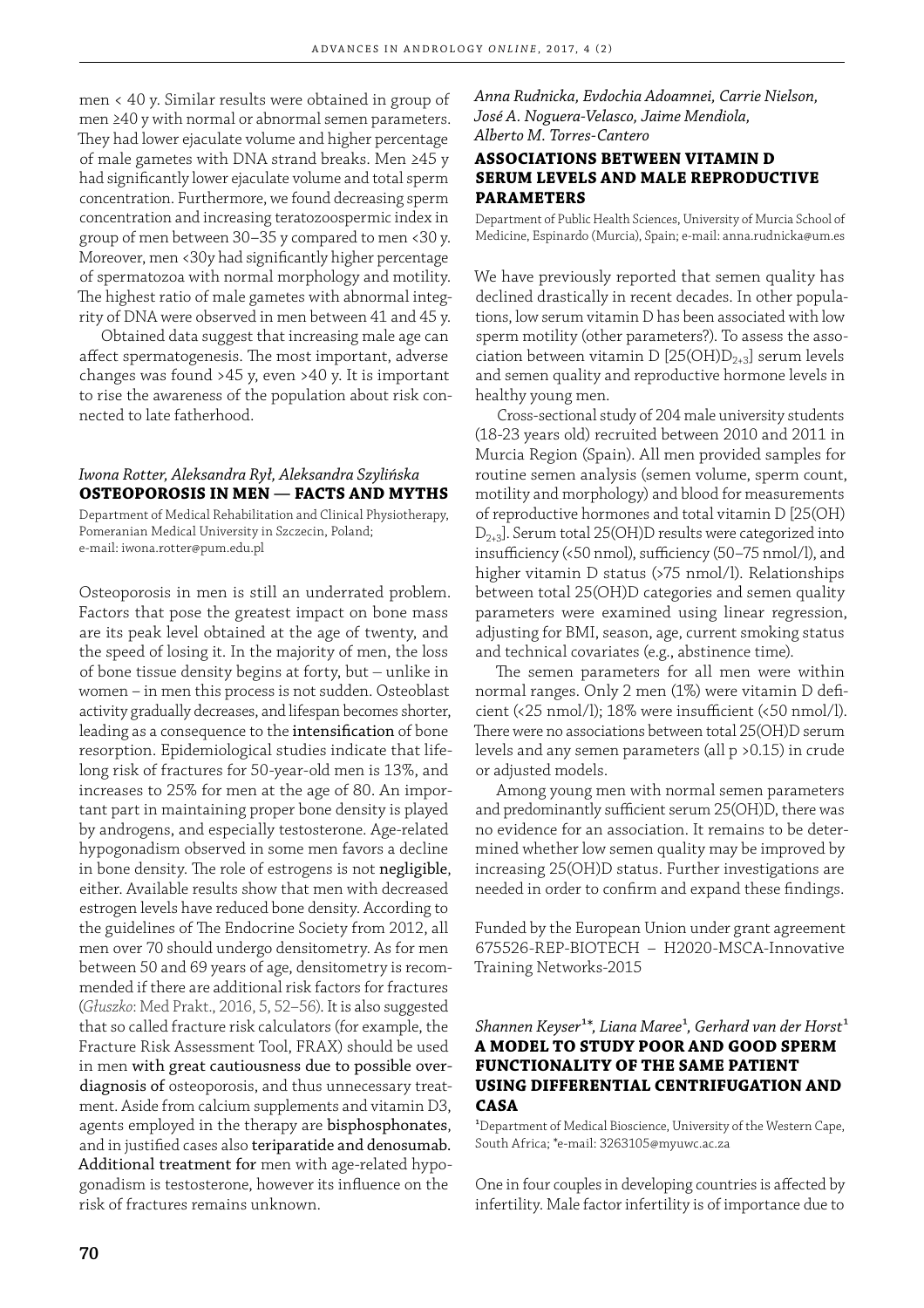the increase in prevalence and lack of scientific knowledge in the treatment of these patients. Semen analysis is the primary diagnostic test in artificial reproductive technology (ART). Approximately 15% of the presumed cases do not reveal obvious abnormalities, thereby conveying the importance of sperm functional tests. Furthermore, human semen is comprised of a heterogeneous cell population with different degrees of maturation, as well as variation in functional quality and fertilizing ability. Separation of such sperm sub-populations can result in a considerable improvement in the quality of recovered spermatozoa and may provide a model to study good and poor sperm quality of the same patient. The aim of the study was to determine and compare the functional and morphological characteristics of two sperm sub-populations found within the same human semen samples.

Healthy donor semen samples (n = 20) were assessed according to basic semen analysis and further separated into two sub-populations via AllGrad density gradient centrifugation. Both sub-populations of spermatozoa were then used for sperm functional testing, including evaluation of hyperactivation with the use of hyperactivating media (2μm procaine, 5μm caffeine, capacitating media and non-capacitating media), in combination with Computer Aided Sperm Analysis (CASA)(SCA, Microptic SL, Barcelona) measuring sperm motility percentages, sperm kinematics, sperm morphology (SpermBlue® stain), vitality (eosin-nigrosin stain), acrosome reaction induced with calcium-ionophore, presence of reactive oxygen species and mitochondrial membrane potential.

The good sperm fractions were observed to be significantly better than the poor sperm fractions in sperm vitality, acrosome reaction, reactive oxygen species, mitochondrial membrane potential, sperm motility and kinematics and hyperactivation (p < 0.05).

These observations assist in our understanding of sperm sub-populations and hopefully the application as diagnostic tools in ART, and further broaden the potential treatment techniques and sperm isolation procedures for infertile men.

# *Jolanta Słowikowska-Hilczer*¹*, Maria Szarras-Czapnik*² **FERTILITY IN PATIENTS WITH DISORDERS OF SEX DEVELOPMENT**

<sup>1</sup>Department of Andrology and Reproductive Endocrinology, Medical University of Lodz, Lodz; ²Clinic of Endocrinology and Diabetology, The Children's Memorial Health Institute, Poland; e-mail: jolanta.slowikowska-hilczer@umed.lodz.pl

Compatibility of genetic, gonadal, genital, somatic and mental sex is required for proper sexual development. If there is no compatibility, disorders of sex development (DSD) appear.

DSD are usually observed in the form of excessive masculinization in people with the female genetic sex, such as congenital adrenal hyperplasia (CAH), or

inadequate masculinization in men with the male genetic sex i.e. in testicular dysgenesis, testosterone or dihydrotestosterone biosynthesis disorders or androgen insensitivity. The clinical picture is variable and its severity depends on the patient's age (*Rey et al.*: Best Pract Res Endocrinol Metab., 2011, 25, 221-238).

Medical management in such cases encounters many problems, which largely result from insufficient knowledge of the pathophysiology of these disorders. The main difficulties encountered by the diagnostic and therapeutic team are: determination of gender, anticipation of gender identity, gonadal hormonal function and fertility, as well as the decision to undertake surgical procedures involving genitals and gonads. Therapeutic management is still causing many controversies, among others because people with DSD often have gonads removed due to the high risk of germ cell neoplasia after puberty, thus they are deprived of the chance of having biological offspring.

In the years 2013–2016 European studies dsd-LIFE on the long-term results of surgical and hormonal treatment and psychological support were conducted. The study involved 1040 patients with different causes of DSD. Fertility of these people was investigated among others. It has been shown that most people with DSD are irreversibly infertile (*Slowikowska-Hilczer et al.*: Fertil Steril., 2017, pii:S0015-0282(17)31708-9). However, some DSD do not rule out having children. CAH causes severe hormonal disturbances, which lowers fertility, but with proper hormonal therapy and fertility support, the pregnancy rate in these women is similar to that of healthy women. Infertile are patients with 46, XY and complete androgen insensitivity and complete gonadal dysgenesis, and men with karyotype 46, XX. This is not the case for partial androgen insensitivity or partial gonadal dysgenesis, where fertility maybe possible. In these cases testicular structure may contain spermatogenic cells, and even single spermatozoa in adulthood that can be used for fertilization by the assisted reproductive technologies. Recommendations for therapeutic treatment in people with DSD are developed due to the results of the dsd-LIFE program.

This project was supported by European Union  $7<sup>th</sup>$ Framework Program no 305373 and Polish Ministry of Science and Higher Education, Grant no 2922/7. PR/2013/2

# *Jerzy Starzyk* **DELAYED PUBERTY IN BOYS**

Pediatric and Adolescent Endocrinology Department, Chair of Pediatrics, Medical College, Jagiellonian University, Cracow, Poland; e-mail: jerzystarzyk@cm-uj.krakow.pl

Transient hypogonadism resulting from Constitutional Delay of Growth and Puberty (CDGP) is the most frequent hypogonadism type in boys. Permanent hypogonadism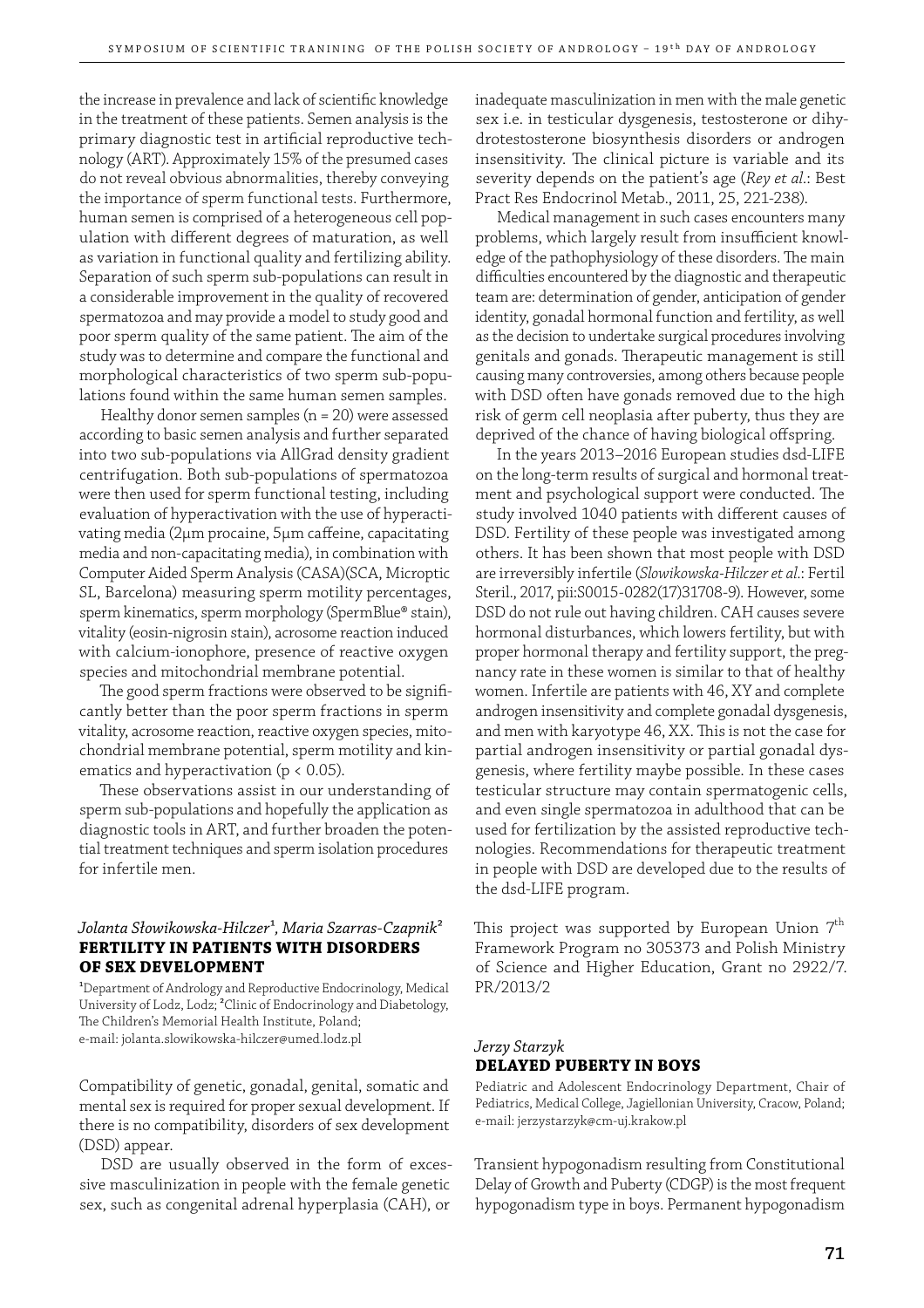caused by either hypothalamo-pituitary impairments (secondary) or by primary testes failure (primary) or by impairment of both these structures simultaneously (combined) appears less frequently. Sexual disorders as well as other non-specific signs may indicate some particular types of hypogonadism. Gonadal dysgenesis is manifested in newborns with disorders of external genitalia development (46,XY DSD) whilst congenital combined pituitary hormone deficiency (CPHD) may manifest with micropenis, microorchidism, cryptorchidism which may by accompanied by hypoglicaemia and hyperbilirubinaemia. Growth inhibition, neurological and ophtalmological signs as well as diabetes insipidus observed in children may be caused by congenital or combined CPHD and are not accompanied by sexual disorders in this period. In adolescents, all disorders leading to hypogonadism are manifested with no increaese in testes volume (>4 mL) at the age of ≥14 years or with no progression of sexual development within the 4.5 year period from the beginning of puberty. The diagnosis of infant hypogonadism is confirmed when the infant is presented with decreased basal levels of luteinizing hormone (LH) and follicle-stimulating hormone (FSH), testosterone, antymüllerian hormone (AMH) and inhibine B. In childhood, hypogonadism is diagnosed on the basis of decreased basal AMH and Inhibin B level. In adolescents, primary hypogonadism is proved by an increased basal level of FSH whilst secondary hypogonadism when LH response after gonadotropin-releasing hormone GnRH stimulation is too low. Low level of inhibine B is typical of combined hypogonadism and may also be useful in differentiation between permanent and transient hypogonadism in CDGP. In secondary hypogonadism magnetic resonance of hypothalamo-pituitary region should be performed whilst in primary hypogonadism, karyotyping and gonad ultrasonography examination are recommended. Surgical treatment is limited to the suprasellar tumors producing local signs, whereas radio- and chemotherapy is the first line therapy in germ cell tumors and optic chiasm glioma. No surgery is recommended in case of tumors caused either by Prop-1 or LHX3 gene mutations. In order to treat micropenis in newborns a few months course treatment with either testosterone or LH and FSH as well as topical dihydrotestosterone is recommended. In secondary hypogonadism the treatment may be started with either recombinant gonadotropins or testosterone.

*Piotr Paweł Świniarski*

# **PENILE RECONSTRUCTION AFTER ONCOLOGICAL SURGERY, TRAUMA AMPUTATIONS AND IN INCOMPLETE GENITALIA DEVELOPMENT**

St Peter's Andrology Centre and Andrology Department, Institute of Urology, University College London Hospitals, London, United Kingdom; e-mail: piotr.swiniarski@hotmail.com

A normally developed and functioning penis is a very important aspect of male physical and mental well being and health.. Genitalia with congenital abnormalities or acquired abnormalities following oncological treatments or trauma (traffic accidents, intentional injuries) may cause sexual dysfunction, frustration and depression which could result in mental health disorders.

Penile reconstruction may be surgically challenging. The creation of a neophallus should achieve 3 objectives: cosmetically similar appearance to a normal penis, allow the man to engage in sexual intercourse and allow him to void while standing. To gain these goals, the neophallus must have an internal neourethra, and be of sufficient size to allow subsequent placement of a penile prosthesis to allow sexual intercourse. The best effect may be obtained by using skin flaps for penile reconstruction and skin flap or buccal mucosa grafts for urethral reconstruction. Skin flaps may be a rotational flap from the lower abdomen, pubis or groin skin, blood supply then relies vessels from the part of flap not mobilised. Pedicle skin flaps are usually taken from thigh; the blood supply relies on a vessel pedicle. The length and mobility allows transfer of the flap from the thigh to pubis. Free skin flaps are raised from any part of the body, which allows to the surgeon to obtain a sufficient amount of skin with a long vascular bundle. Tubularised skin flaps are sutured to the pubic skin and the neurovascular bundle is microsurgically anastomosed with local arteries, veins and nerves. The flaps most frequently used for penile reconstruction are skin flaps from the lower abdomen, forearm, thigh and latissimus dorsi musculocutanous flap. The final choice depends on the patient's preference, local anatomical circumstances, and surgical experience and preference. A penile prosthesis is usually inserted following recovery from the phalloplasty and resolution of post-operative complication.

Penile reconstruction is a difficult and long procedure with a high risk of complications. However it is feasible and gives a hope for obtaining a fully functional phallus.

#### *Michał Witt*

# **CILIA AND FLAGELLA BIOLOGICAL DIVERSITY IN GENETIC UNITY**

Department of Molecular and Clinical Genetics, Institute of Human Genetics, Polish Academy of Sciences, Poznan, Poland; e-mail: michal. witt@igcz.poznan.pl

More than 30 different genes are known to play a role in the primary ciliary dyskinesia (PCD) inheritance. The clinical phenotype of PCD results entirely from the kinetic dysfunction of the cilia. The most important of the PCD genes are genes of outer and inner dynein arms: DNAH5, DNAI1, DNAI2. Radial spokes proteins (RSPH1, RSPH4A, RSPH9) or nexin bridges (CCDC39, CCDC40, CCDC164, CCDC65) are also important. The number of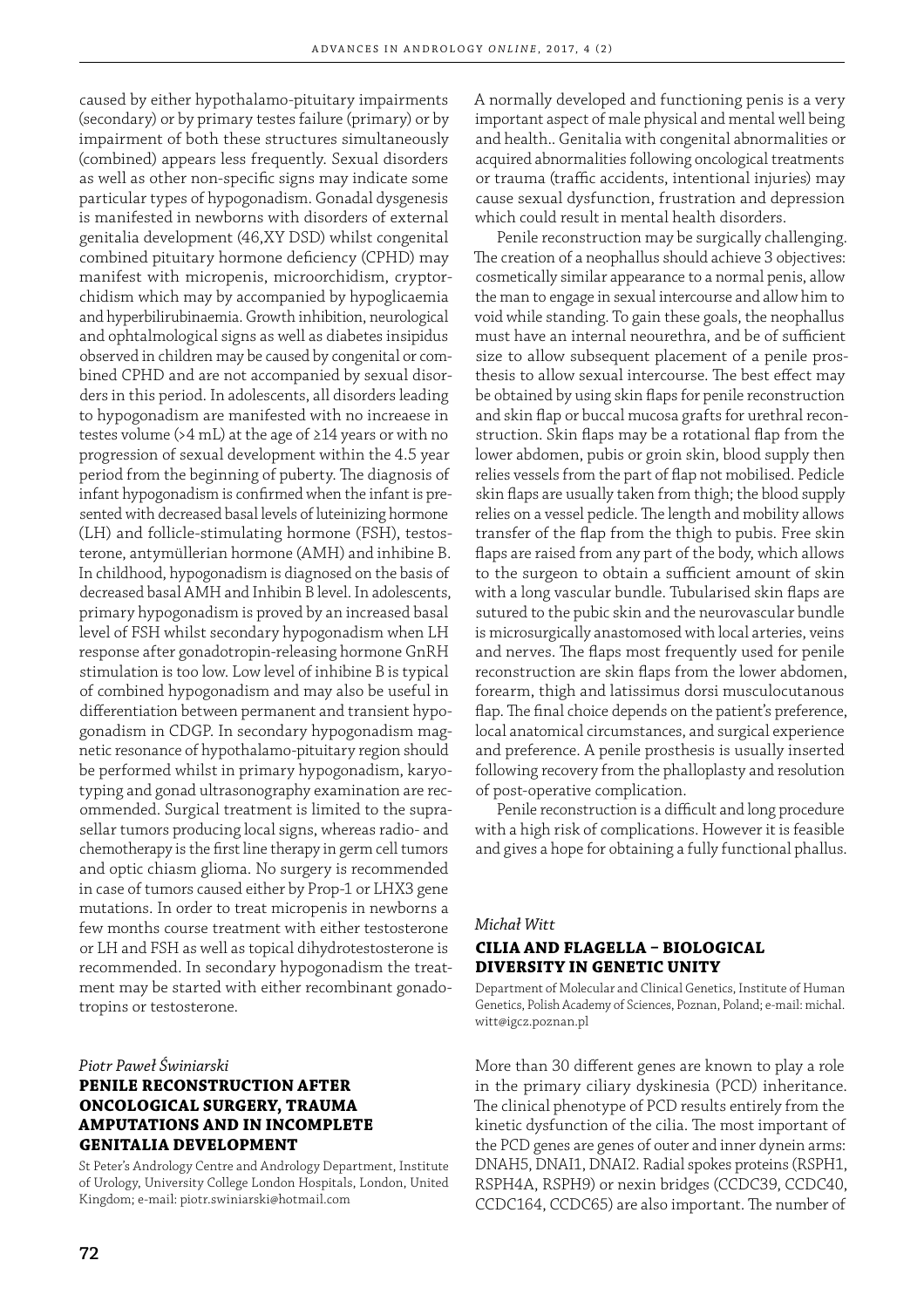mutations in individual genes varies in different populations. In the Polish population, *SPAG1* gene mutations are relatively common. Mutations of different genes affect the ciliary structure in a variety of ways. For example, damage to outer dynein arms is caused by 50% mutations in the *DNAH5* gene and 10% by DNAI1 mutations; 10% of outer and inner dynein arms lessions is caused by *SPAG1* mutations; *CCDC40* and *CCDC39* mutations together cause 70% disruption of microtubules with loss of inner dynein arms. Because spermatozoa is an analogous structure to the cellular cilia, similar genetic changes cause flagella defects, affecting their biological functionality.

# *Jan Karol Wolski* **SPERM RETRIEVAL FOR ASSISTED REPRODUCTIVE TECHNOLOGIES**

"nOvum" Medical Center; Center of Oncology-Institute Maria Skłodowska-Curie, Department of Urology, Warsaw, Poland; e-mail: jkwolski@op.pl

According to application in treatment of infertility ART (assisted reproductive technologies), mainly IVF (in vitro fertilization), one of the most important tasks of the andrology has become man's generative cell retrieval intended for use in protocols IUI (intrauterine insemination) and IVF. In cases of reduced sperm parameters pharmacotherapy (stimulation of spermatogenesis, the treatment of urogenital infections, immunomodulation) and surgery (operation of varicocele, inguinal hernia, testicular hydrocele, excision of atrophic gonad) can improve the potential of fertility in men. But, aspermia and azoospermia requires operative methods of sperm retrieval. In the case of aejaculation (after spine injury, congenital malformations, abdominal and pelvic surgery neurological disorders, diabetic neuropathy) penile vibrostimulation or electroejaculation are useful methods. In retrograde ejaculation alkalization of urine and bladder catheterization after masturbation can obtains sperm even for IUI. Azoospermia (Non-Obstructive 60% / Obstructive 40%) requires surgical techniques. Before the biopsy, genetic tests are necessary: karyotype, CFTR (cystic fibrosis transmembrane conductance regulator) gene mutation, AZF (azoospermia factor) deletions because up to 20% of azoospermic men have genetic abnormalities. Types of testicular biopsy: 1. Open (surgical) classic TESE (testicular sperm extraction), microscopic m-TESE (microdissection-TESE); microsurgical MVAS (microsurgical vasal sperm aspiration); MESA (microsurgical epididymal sperm aspiration); 2. Percutaneous (minimal invasive techniques): PVAS (percutaneous vasal sperm aspiration), PESA (percutaneous epididymal sperm aspiration); TeFNA (testicular, fine needle aspiration) gives only cytological evaluation; TESA (testicular sperm aspiration) shows precise architecture of testicular tissue. Specimen

evaluation by Johnsen score (Johnsen: Hormones, 1970, 1, 2–25) is done and include analysis of oncological aspects as well according to high risk of cancer (10–20 times) in azoospermic men (Olesen: Fertil Steril. 2017, 107, 74–82). Cryoprotection of testicular tissue should be done. M-TESE is recommended by European Association of Urology (EAU, 2017).

# *Birute Zilaitiene, Jonas Ceponis, Lina Lasaite*  **LATE ONSET MALE HYPOGONADISM: BENEFITS AND RISKS OF TESTOSTERONE REPLACEMENT THERAPY**

Department of Endocrinology and Institute of Endocrinology, Lithuanian University of Health Sciences, Kaunas, Lithuania; e-mail: birute.zilaitiene@lsmuni.lt

Male hypogonadism is a clinical syndrome caused by testosterone (T) deficiency which adversely affect multiple organ function and quality of life. Late onset male hypogonadism (LOH) is consequence of the aging process, related to hypothalamic pituitary function and Leydig cell function deterioration.

Diagnosis of T deficiency is based on clinical manifestation along with T levels below the laboratory range. T deficiency should be suspected in numerous of chronic conditions. The pilot study in Lithuania demonstrated that 63 percent of type 2 diabetes inpatients has morning T concentration bellow 12nmol/l and in 37 percent of cases this concentration is bellow 8nmol/l (*Zilaitiene at al.*: 2017, unpublished).

Regular monitoring of the effectiveness and safety of testosterone replacement therapy (TRT) is essential especially during the first year of treatment. The confirmed benefits of TRT are improvement of libido and erectile function, increase of hematocrit, positive effect on skeletal muscles, improvement in congestive heart failure (*Tyagi*: Rev Urol., 2017, 19, 1, 16–24). But there are evidences of the following risks: increased risk of polycythemia and thromboembolic cardiovascular events; marginal increase in prostate volume and prostate specific antigen (PSA) level; recurrence and rapid progression of high risk prostate cancer and potential exacerbation of subclinical residual residual prostate cancer; impairment of spermatogenesis. When TRT is initiated T concentration, hematocrit, PSA should be checked at baseline, at three, six months and then annually following onset of treatment, a digital rectal examination – at baseline, at six months and then annually (*Morales et al.*: CMAJ, 2015, 8, 187, 1369–1377).

It is still unclear if TRT has positive effect on mood and cognitive function. Our recently published study demonstrated beneficial effect in cognitive functioning, but not in emotional state and quality of life in hypogonadal men after two-year testosterone replacement therapy (*Lasaite at al.*: Andrologia, 2017, 49, 1–10). Also